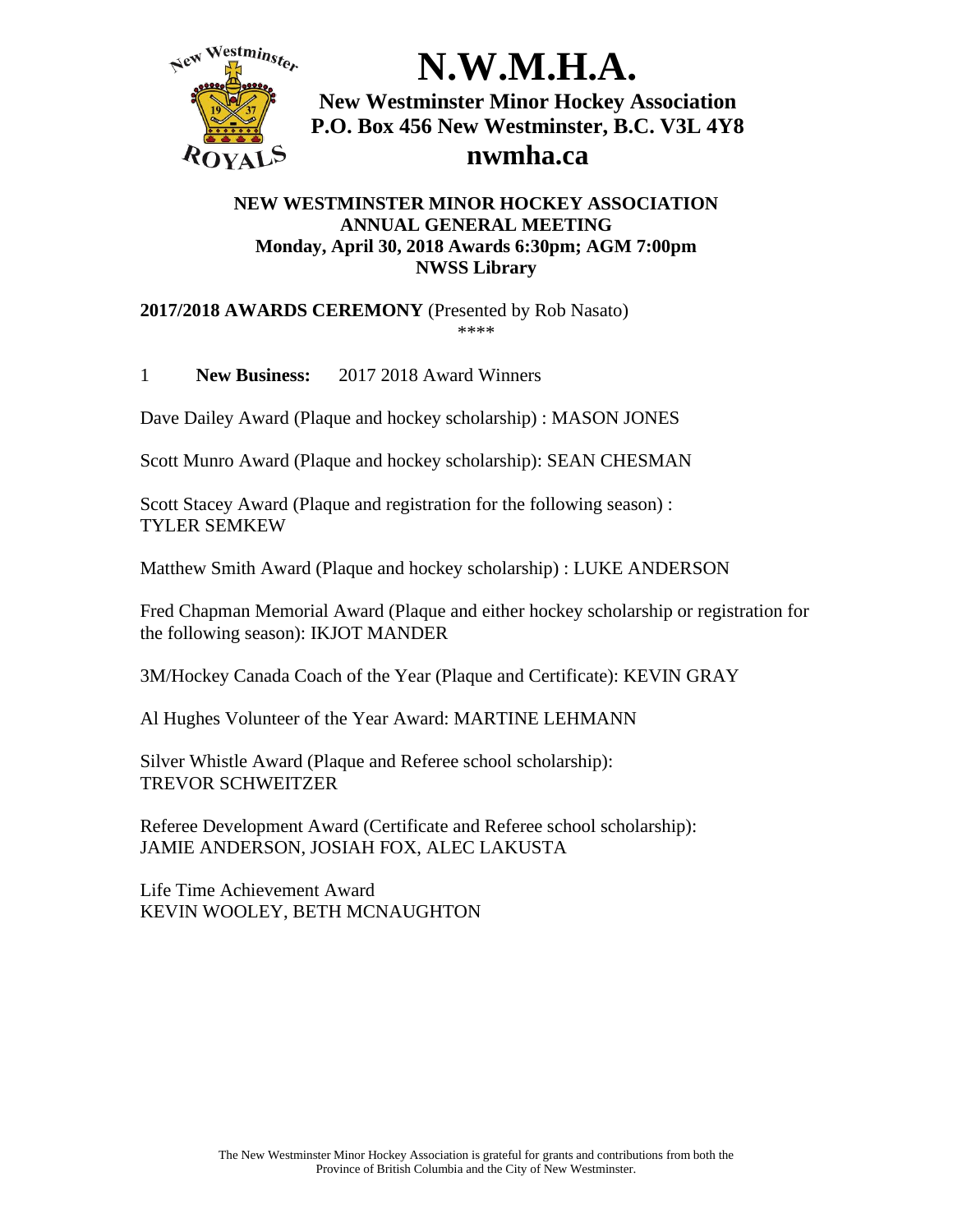

- NWMHA Scholarships (\$1000/PLAYER)
	- o Jordan Atchison
	- o Shane Carey
	- o Finnley Cookson
	- o Robert Hackett
	- o Nicholas Hagan
	- o Jacob Lynn
- Aaron Loughhead Scholarship: (\$752)
	- o Finnley Cookson.

Recognition given to banner winners: Bantam C1 Presidents C League Playoff Champion Atom C1 Presidents C League Playoff Champion Peewee A1 Tier 3 League Champions (qualified for Provincials) Midget A1 Team achievement

| <b>Adoption of the Agenda:</b> Motion: Rob; Second: Jeff |  | . Carried |
|----------------------------------------------------------|--|-----------|
|                                                          |  |           |

3 **Adoption of AGM Minutes** of Wednesday, May 2, 2017.

Motion: Rob **Second: Jeff** . Carried.

#### **4 Business arising:** nothing of note

#### **5 Reports: attached at end of document.**

6.1 President: Rob Nasato 6.2 1st Vice President: Bernie Lehmann 6.3 2nd Vice President: Desiree Savoy 6.4 3rd Vice President: Tracy Dunsford 6.5 Treasurer: Kurt Bordian 6.5.1 Motion to approve the Financial Statement as presented for 2017- 2018. Motion: Kurt, Second: Lynda Callard. Carried 6.5.2 Motion to approve the Budget 2018-2019. Motion: Kurt, Second: Greg Sanderson. Carried 6.6 Registrar: Janet Lakusta 6.7 Secretary: vacant 6.8 Coach Coordinator: Jeff Nottingham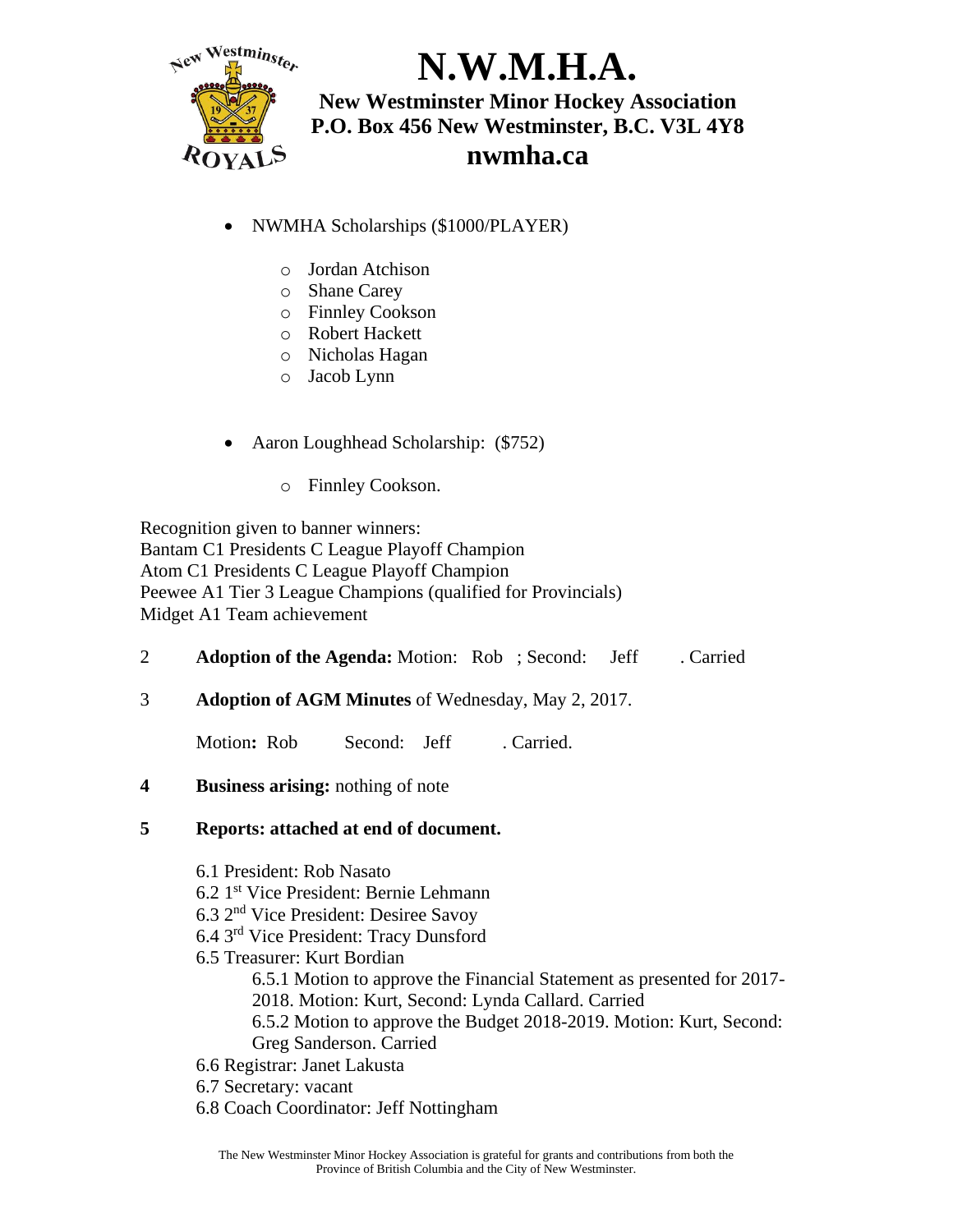

6.9 Equipment Manager: Kevin Woolley 6.10 Ice Allocator: Lynda Callard

6.11 Referee-in-Chief: Bill Corbett

6.12 Referee Allocator: Kelly Corbett

6.13 Division Managers:

6.13.1 Hockey 1-2: Eric Swanson

6.13.2 Hockey 3-4: Tara Creightney

6.13.3 Atom: Lara Duke

6.13.4 PeeWee: Nancy Graham

6.13.5 Bantam: Danielle Connolly

6.13.6 Midget: Greg Sanderson

- 6.13.7 Juvenile: Jennifer Lauener
- 6.13.8 Past President: Ross Young

### 7. Elections:

6.1 President: Jeff Nottingham

6.2 1st Vice President: Tom Nash

6.3 2nd Vice President: Desiree Savoy

6.4 3rd Vice President: Mark Lewis

6.5 Treasurer: Kurt Bordian

6.6 Registrar: Janet Lakusta

6.7 Secretary: Mark Schnurr

6.8 Coach Coordinator: VACANT

6.9 Equipment Manager: Kevin Wooley

6.10 Ice Allocator: Lynda Callard

6.11 Referee-in-Chief: Bill Corbett

6.12 Referee Allocator: Kelly Corbett

6.13 Division Managers:

6.13.1 Tyke, formerly Hockey 1-2: Eric Swanson

6.13.2 Novice, formerly Hockey 3-4: VACANT

6.13.3 Atom: Tara Creightney

6.13.4 PeeWee: Nancy Graham

6.13.5 Bantam: Danielle Connolly

6.13.6 Midget: Greg Sanderson

6.13.7 Juvenile: Jennifer Lauener

6.13.8 Past President: Robert Nasato

8. Motion to adjourn at 7:53pm. Motion: Janet Lakusta; Second: Beth McNaughton. Carried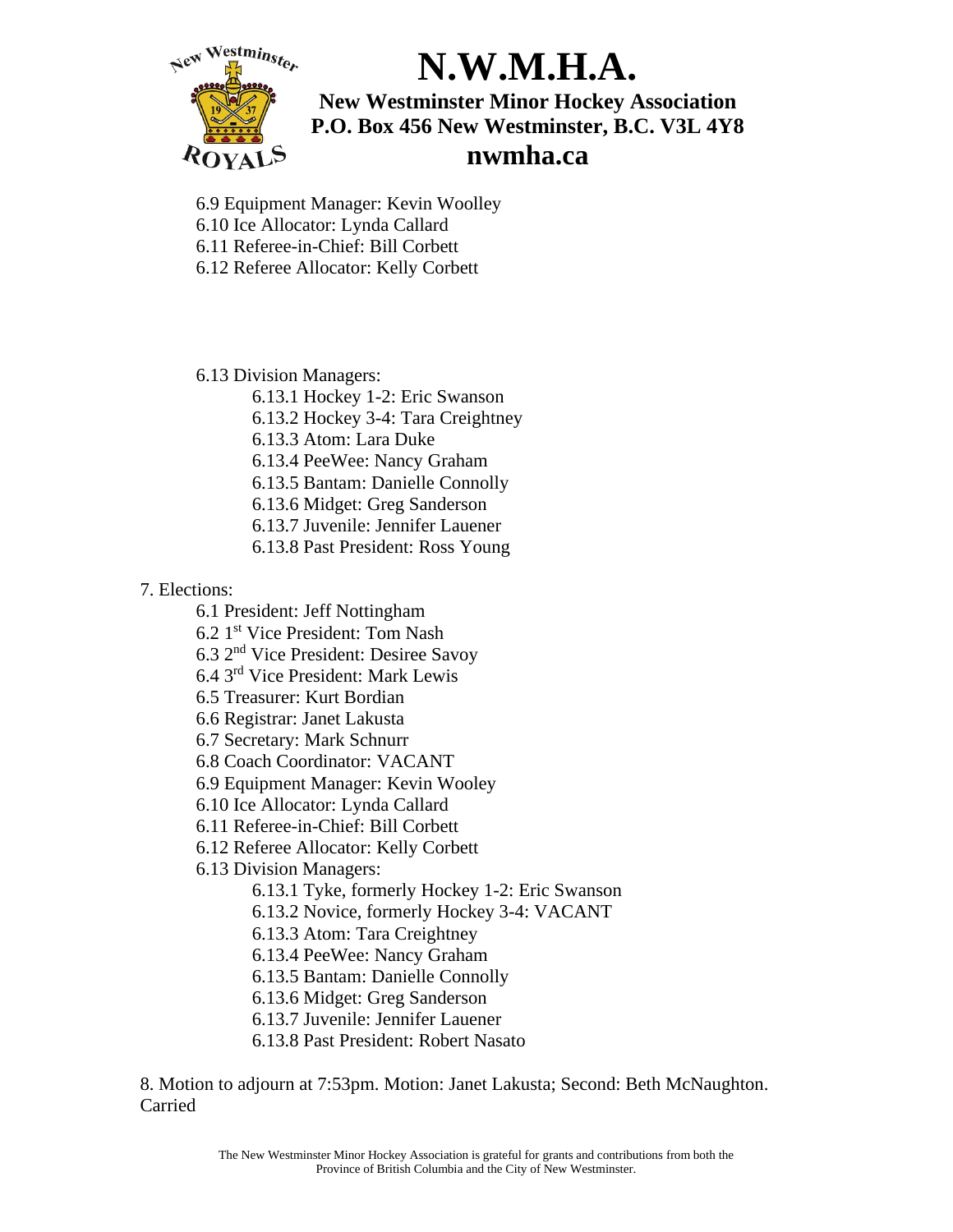

### Reports:

### 6.1 President (Rob):

After 6 years as President, 7 more years as Vice President and 19 years in a row of volunteering it is time for me to step down as President. I figure that next year as Past President I will still be involved and will bring me to 20 years in a row of volunteering. I have had the honour of working with many great volunteers over the years and enjoyed my time immensely.

My years on the executive were focused in three basic areas: that of governance, development and branding.

On the governance front I worked on first bringing NWMHA from the photocopy era to the modern era, with the development of a web page and the documenting of all of our procedures. I am sure we can still improve but I am proud at the transparency of our organization. In my 13 years on the Executive I have helped write or re-write every policy. This is a boring area to work on but needed when you run an organization that has as many issues as minor hockey has. I have tried to continue the tradition of NWMHA being a vocal and integral part of Presidents C league, PCAHA, and BC Hockey. NWMHA may be small but we are a vocal and influential organization. The end result was for the first time in our 75 years (at the time), NWMHA being awarded the association of the year in PCAHA in 2013-2014. I hope this tradition of leadership continues.

On the development front, I am proud to have created several programs in NWMHA. The skills clinics on Wednesdays and Saturdays, were done through reallocation of ice time to focus on skills versus game play. The introduction to rep tryouts program we have run in March was geared towards taking the stigma out of tryouts. Tryouts are a stressful time for players and parents and I hope by doing this program we help ease the stress level by answering questions and seeing the process played out in advance. The most recent program started was our referee development program. Initially this was done with the intent of side stepping some of BC Hockey's last minute announcement of the cross ice program, but once we began planning we decided if we were going to do it we were going to do it right. The success of this program is way beyond my wildest dreams. Parents, referees, shadows, coaches and players have all praised the program.

Finally on branding, I hope the NWMHA Royals brand is starting to become well known within the City. For years we did not promote our image and through my tenure I have strived to change that. It is my continued hope that the executive continues to promote our image and logo to become well known in New West by continuing to provide NWMHA logo apparel to our players.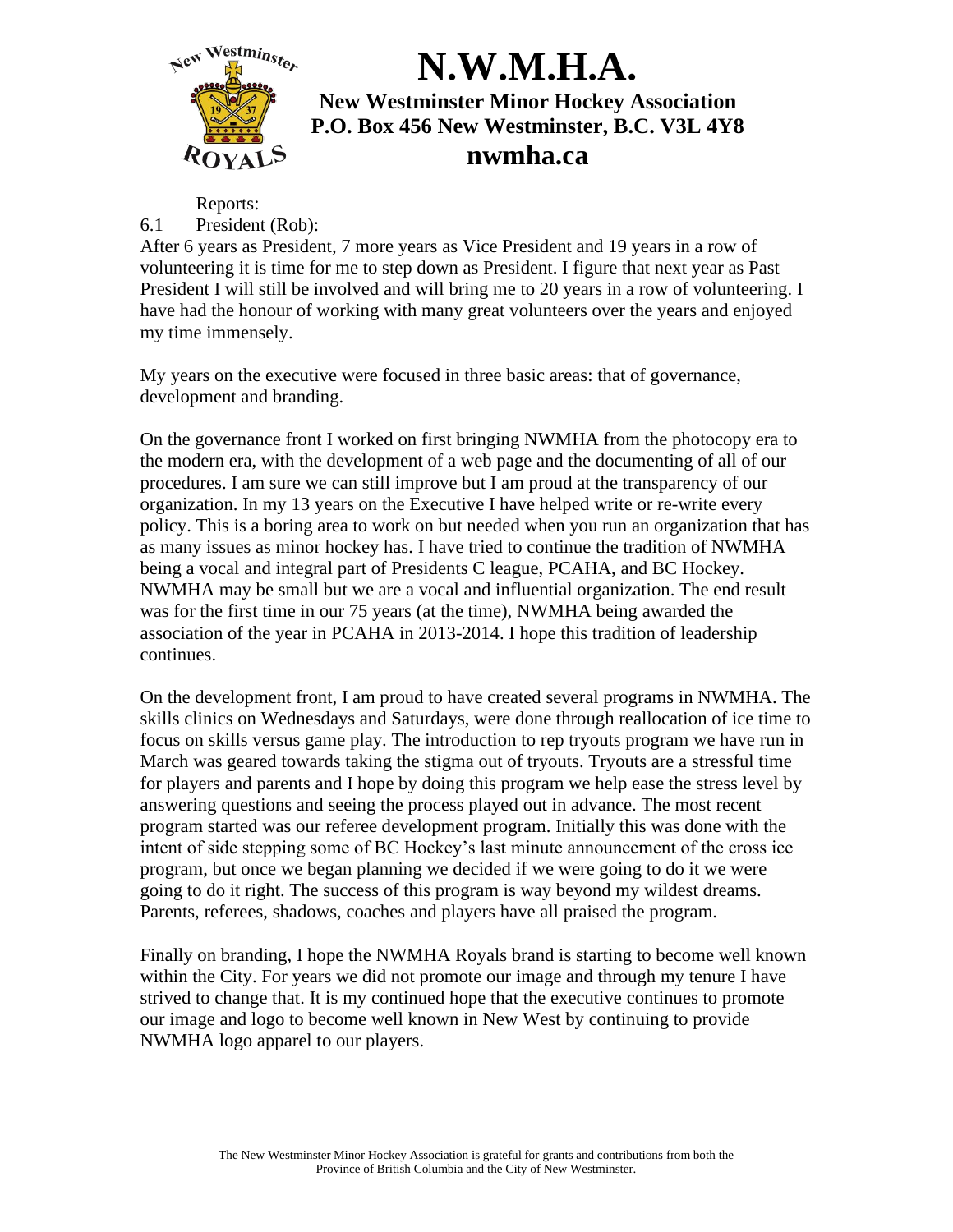

It is my hope that the initiatives I have help start-up will continue, but evolve as new ideas come forward. We need to remember why we are doing things and figure out if there are ways to do them better.

Hockey is a way for NWMHA to teach kids life skills through hockey, this is a message we must continue. Yes we want to teach hockey skills, but team work, battling through adversity, learning through hard work, respect for all involved in the game are some of the skills we must always promote.

Regarding the 207-2018 season, it really was a piece of cake being President. Great volunteers at the Executive level helped relieve me of a lot of work, their dedication to the kids and the sport must be commended. Without this leadership group hockey as we know it would not exist. My thanks to everyone on the Executive for making this year run so smoothly.

| NWMHA:            | I will leave the updating of the years events to each members<br>report that follows.                                                     |
|-------------------|-------------------------------------------------------------------------------------------------------------------------------------------|
|                   | Due to issue relating to gaming grants we moved our registration<br>start to April 1, the result is very low registration numbers year to |
|                   | date. We will need a big registration push to be able to secure                                                                           |
|                   | adequate ice for next season.                                                                                                             |
| PCAHA:            | The entire year was spent dealing with the top down management                                                                            |
|                   | of BC Hockey and the directive that were sent our way. A very                                                                             |
|                   | frustrating year at this level, not due to PCAHA, but due to BC                                                                           |
|                   | Hockey.                                                                                                                                   |
| <b>BC</b> Hockey: | 1-AGM June, Sun Peaks:                                                                                                                    |
|                   | I put forward a resolution to change area size as it relates to cross                                                                     |
|                   | ice hockey, the ensuing discussion and debate was memorable.                                                                              |
|                   | Although it was not my intention to be on the attack my                                                                                   |
|                   | challenging of the board of directors and their committees was not                                                                        |
|                   | taken well. However, the discussion with membership of BC                                                                                 |
|                   | Hockey afterwards was positive. One end result is Half Ice Hockey                                                                         |
|                   | was approved. There is clearly a disconnect between BC Hockey                                                                             |
|                   | and its membership. The BC Hockey Board and Executive are                                                                                 |
|                   | moving more and more into operations and I believe it is not in the                                                                       |
|                   | best interest of the growth of hockey, primarily because most of                                                                          |
|                   | the initiatives drive up cost.                                                                                                            |
|                   | Due to the process followed by BC Hockey in preparation for the                                                                           |
|                   | AGM, I submitted a process improvement request that a committee                                                                           |
|                   | of BC Hockey followed up on. I am not sure if my suggestions will                                                                         |
|                   |                                                                                                                                           |
|                   | go forward or not but hope some of my suggestions are used to                                                                             |
|                   | clarify the processes and the rights of members to put forward                                                                            |
|                   | motions.                                                                                                                                  |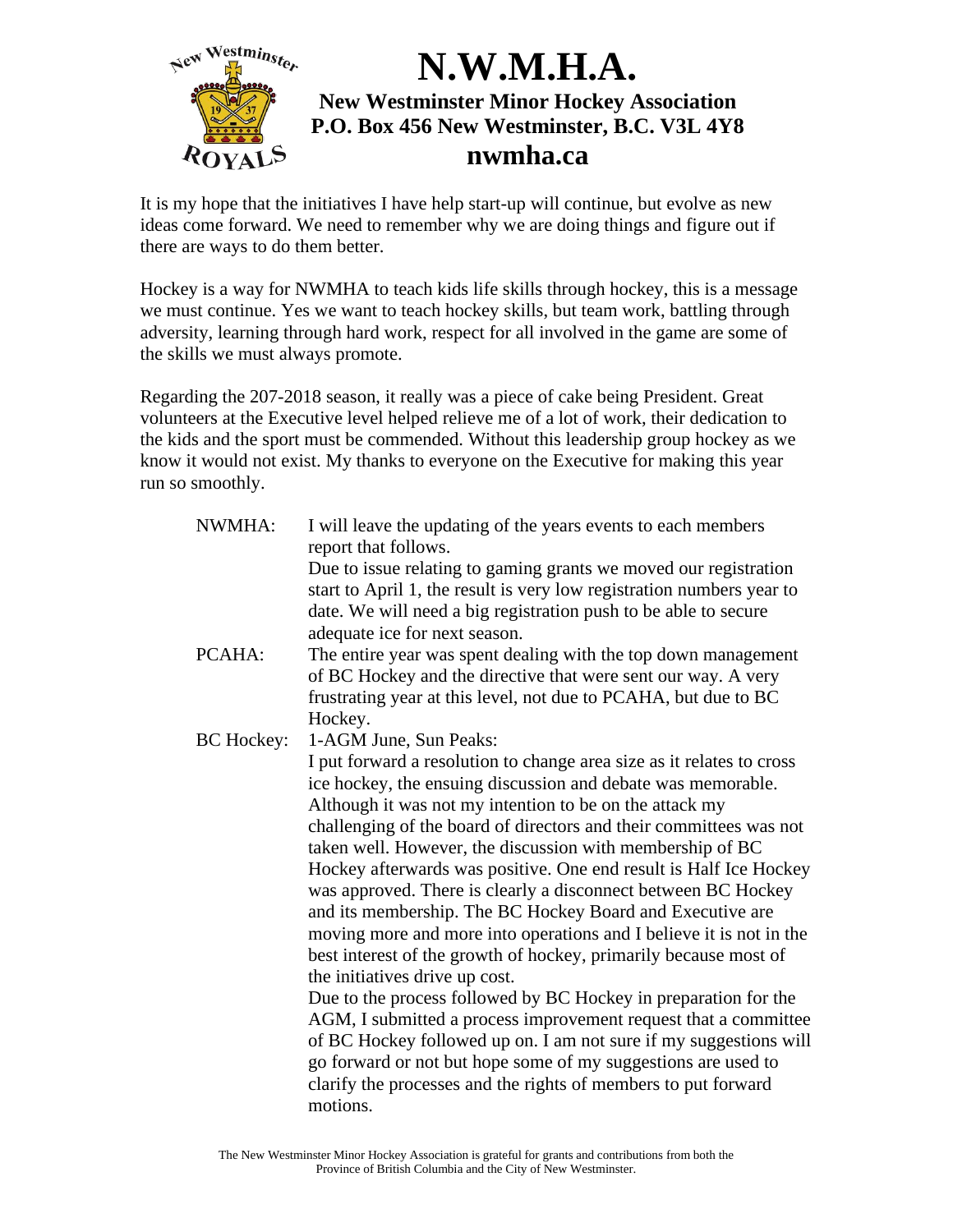

2- Minor Midget Program was announced in late March. Teams will be the same zones as major midget and will be only 15 year olds.

3- Zone bantam teams are being considered for the 2019-2020 season, details to follow.

Finally, I would like to end with another thanks to all the volunteers in NWMHA who make hockey happen for the kids.

 $6.2$  1<sup>st</sup> Vice President (Bernie): SPONSORSHIP / FUNDRAISING All sponsors from 2016/17 repeated their commitment in 17/18: Ford Grimms Fine Foods Wayfair Kal tire

No giants game this season. Since the change to the Langley Event Centre it has become more difficult as the Giants changed their approach. Fewer games, more weekday games, lower attendance and a venue that's tougher to get to on a weeknight.

#### COMMUNICATION

"Presidents Message" I only produced one issue, as I did not have the time and energy to put more out

Spent a lot of time at the rink to listen to our membership and felt the pulse in the stands. We are in OK shape but have to make sure we don't abandon our House Teams, after all they are the foundation of Minor Hockey.

#### IDEAS GOING FORWARD

We need initiatives such as a "Hockey Info Day" at Moody in the Summer. We should look into linking community skating lessons with joining NWMHA.

#### 6.3 2<sup>nd</sup> Vice President (Desiree): **Tournament Coordinator Report for 2017-2018 Season**

This season NWMHA hosted 3 tournaments as we have in the past.

December 27-30th 2017 we hosted the Herb House Memorial Tournament. We had a total of 15 teams participating. We had 10 teams in the C Division.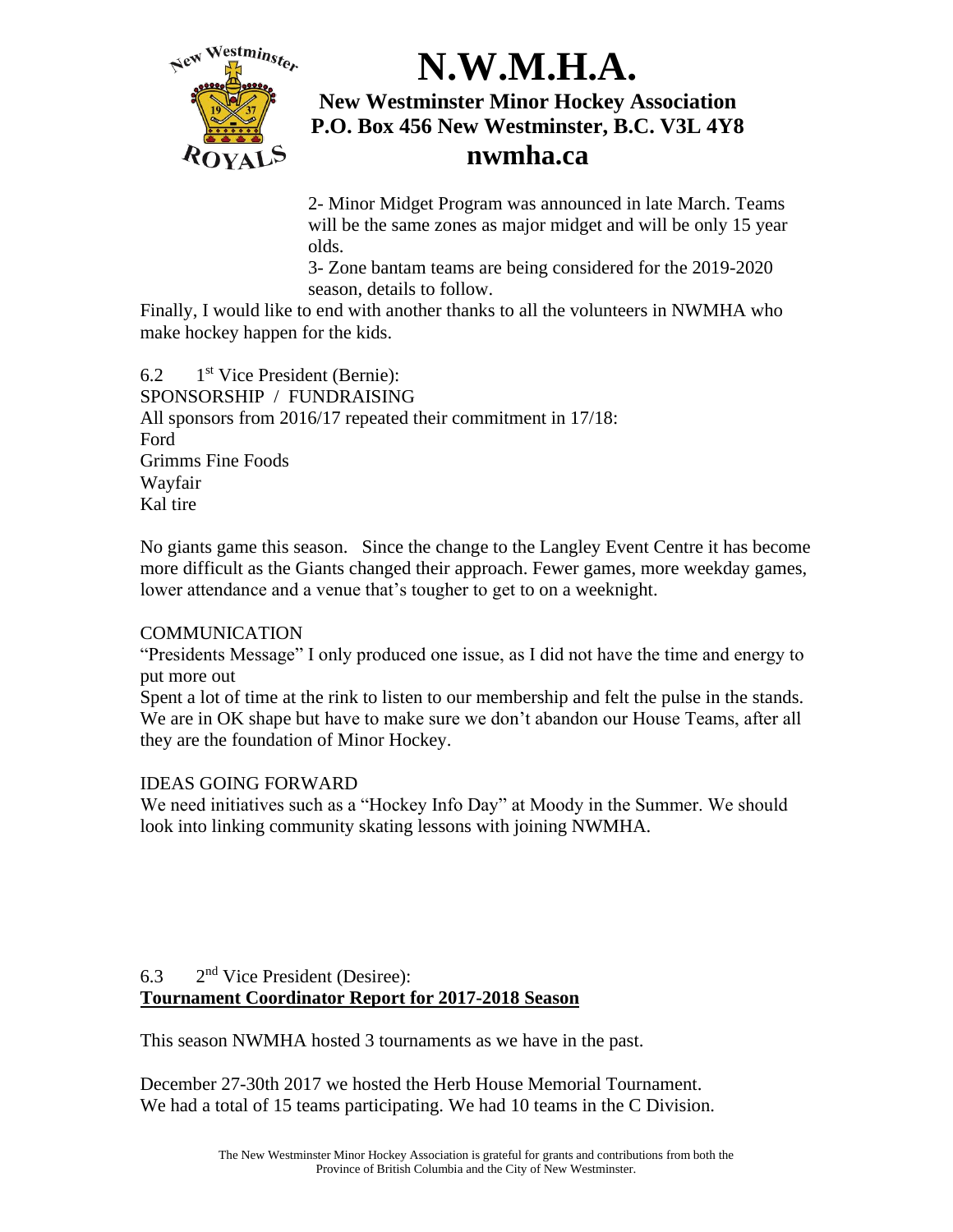

The 3 top teams were: Gold - Port Moody Midget C3 Silver - Langley Midget C3 Bronze - North Delta Midget C2

There were 5 teams in the A division. The top 3 teams were: Gold - New Westminster Midget A1-T2 Silver - Port Coquitlam Midget A1-T2 Bronze - New Westminster Midget A2-T3

There were no changes to this tournament this year.

March 17th-20th we hosted 2 tournaments. The Bobby Love Memorial Tournament and The Al Hughes Memorial Tournament.

The Bobby Love Memorial Tournament for Atom C had 8 teams participating.

Gold Medal Winners - Vancouver Thunderbird Atom C7 Silver Medal Winners - Cloverdale Atom C4 Bronze Medal Winners - New Westminster Atom C1 Most Sportsmanlike Team - Burnaby Atom C5

The Al Hughes Memorial Tournament hosted 10 Peewee C teams.

Gold Medal - Surrey Peewee C5 Silver Medal - New Westminster Peewee C3 Bronze Medal - Surrey Peewee C1

With these 2 tournaments we missed the fantastic announcing skills of Daniel Fontaine. We attempted to reach out to NWSS for volunteers to take on these duties without any success. We also explored the idea of providing a hot dog to all the players in lieu of snacks. This turned out to be quite expensive so the tournament committee decided to only provide the drink tickets to the players. There weren't any comments or complaints about not having snacks for players after the games. One new thing that we added to this tournament was the individual sportsmanship awards given away to a player from each team at every game. This was very well received, and the novelty jersey skate shaped towels were very appreciated.

Derek Thornhill continued his ongoing amazing support of our tournaments donating a total of \$1000 and 100 swag bags towards the intermission prizing given away at all 3 tournaments. Boston Pizza also provided MVPizza's to all the MVPs throughout all the tournaments. Ippolita Corcione also donated 2 Nespresso Machines this season that we're given away as parent prizes at the tournaments. We had many of they same donors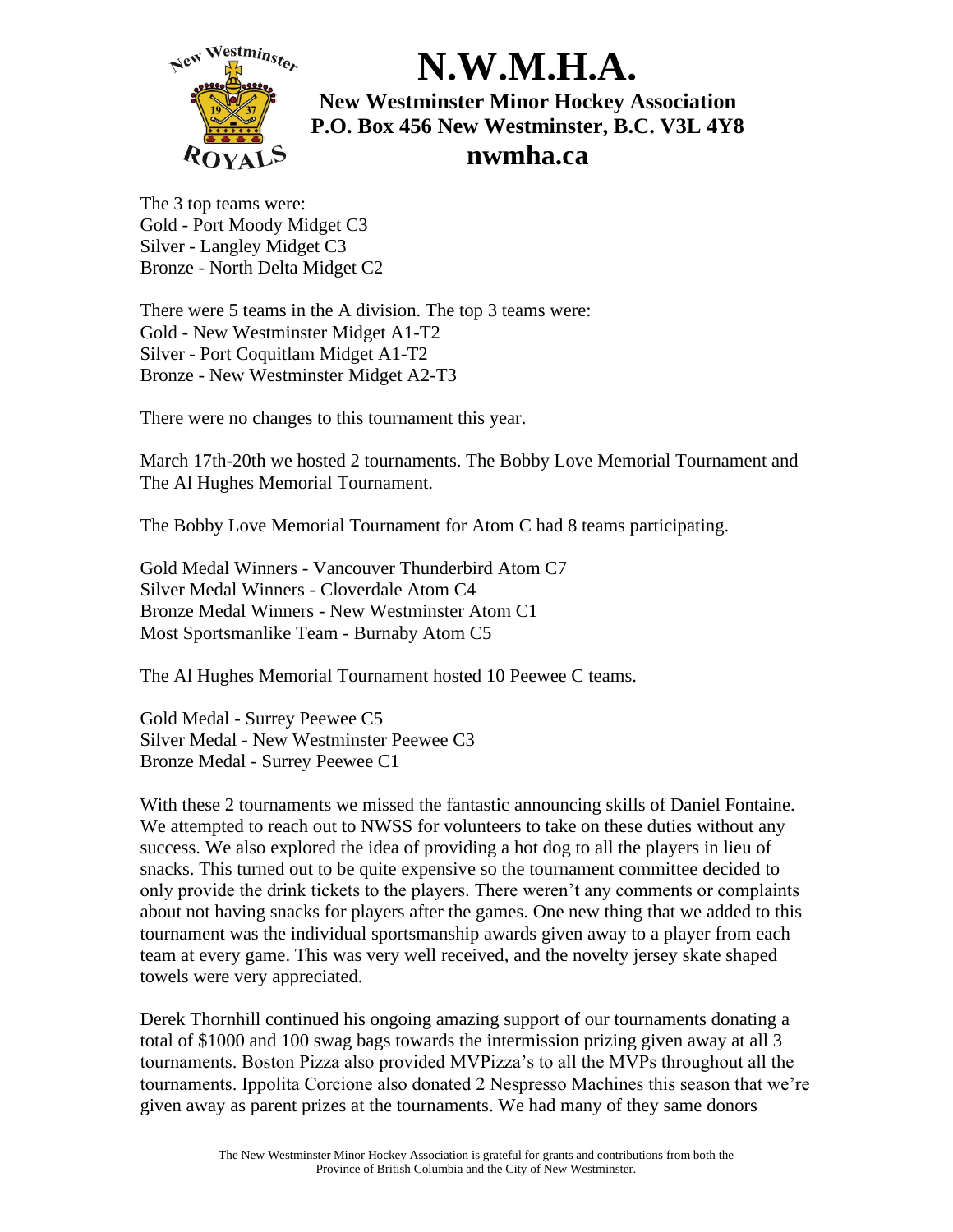

contribute to the tournaments and new donors this season included Steel and Oak Brewery and Kelly O'Bryan's.

Many thanks to the many volunteers from the association who were the key to our successful tournaments this season.

This was my first season as tournament coordinator for NWMHA and I thoroughly enjoyed it. I learned a lot and hope to continue on for next season.

6.4 3<sup>rd</sup> Vice President (Tracy):

2017 2018 Award Winners

Dave Dailey Award (Plaque and hockey scholarship) : MASON JONES

Scott Munro Award (Plaque and hockey scholarship): SEAN CHESMAN

Scott Stacey Award (Plaque and registration for the following season) : TYLER SEMKEW

Matthew Smith Award (Plaque and hockey scholarship) : LUKE ANDERSON

Fred Chapman Memorial Award (Plaque and either hockey scholarship or registration for the following season): IKJOT MANDER

3M/Hockey Canada Coach of the Year (Plaque and Certificate): KEVIN GRAY

Al Hughes Volunteer of the Year Award: MARTINE LEHMANN

Silver Whistle Award (Plaque and Referee school scholarship): TREVOR **SCHWEITZER** 

Referee Development Award (Certificate and Referee school scholarship): JAMIE ANDERSON, JOSIAH FOX, ALEC LAKUSTA

Life Time Achievement Award Kevin Woolley, Beth McNaughton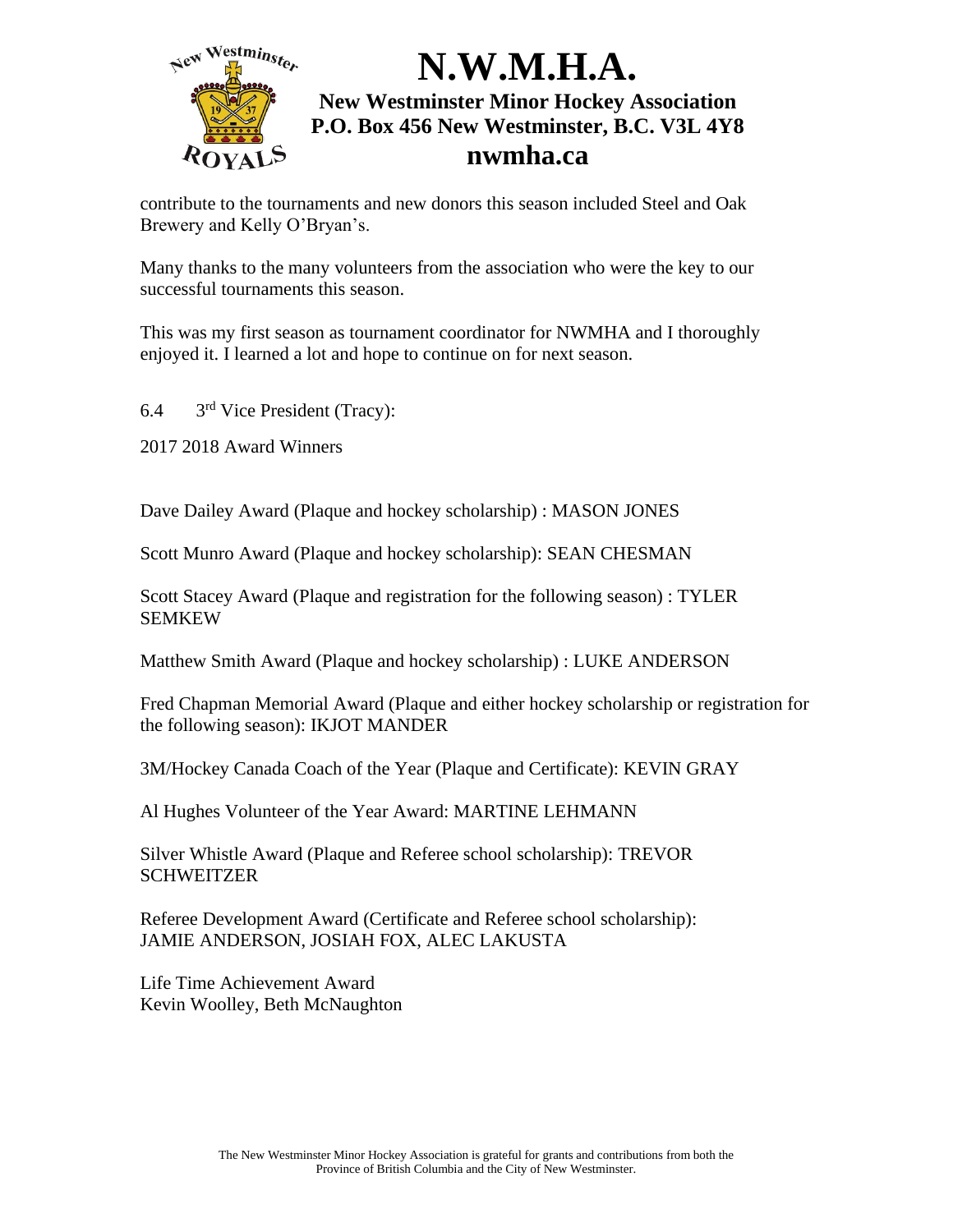

6.5 Treasurer (Kurt):

Treasurer's Report

Find attached the operating statements for the periods ending February 28, and March 31, 2018.

The March 31, 2018 Financial Statements are attached. Some of the hi-lights for the year are noted below:

- \$2.982 excess of revenue over expenditures
- registration fees were lower than budgeted due to 3 fewer teams than expected
- the fewer teams reduced key budgeted expenses of: ice rental, referees, insurance and memberships
- uniforms, equipment and supplies increased from a budget of \$17,000 to \$50,000. The increase was used from lower expenses noted above. The additional funds were used to purchase new SP red and white jerseys for Atom to Midget divisions, and jerseys for Hockey 1 to Hockey 4.
- Cash in the bank was \$52,134 and GIC held at March 31, 2018 was \$23,395

Budget for the 2018/2019 Hockey Year is also attached. Some of the hi-lights for the year are noted below:

- Overall budget of \$277,250, for revenue and expenditures
- we expect registration of players to be similar to the prior year
- registration fees have increased approximately 2.5%
- we plan to spend more on development of players, referees, and volunteer coaches
- ice rental is expected to increases by 2%
- we plan to increases tournament subsidy to \$900
- we plan to review the cost to acquire proper dividers for cross ice hockey in uniforms, equipment and supplies category
- 6.6 Registrar (Janet):

### **REGISTRAR'S REPORT 2017-18 SEASON**

### **Part 1 - 2017-18 Registration per division**

•  $H1 - 19$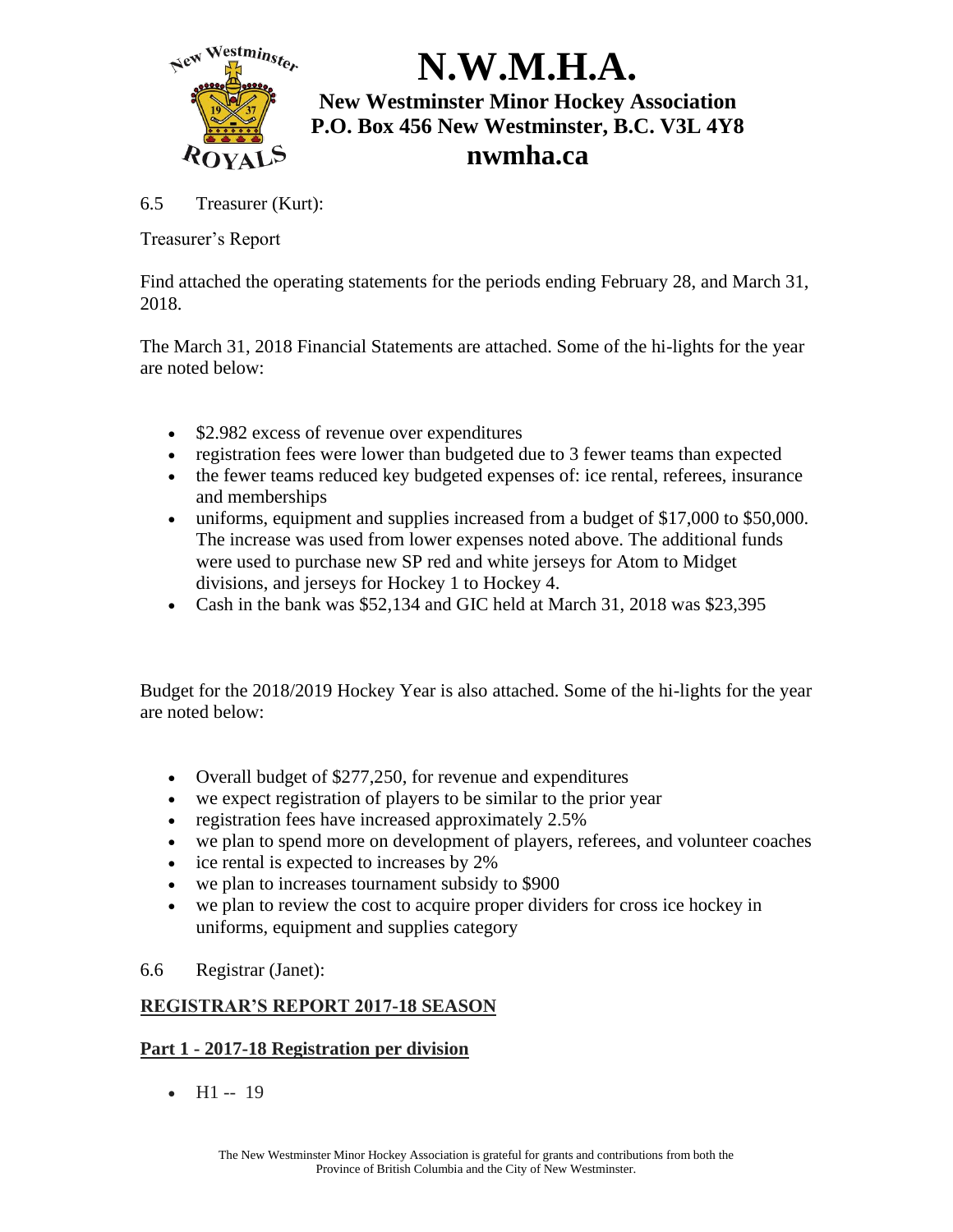

# **N.W.M.H.A.**

**New Westminster Minor Hockey Association P.O. Box 456 New Westminster, B.C. V3L 4Y8 nwmha.ca**

- $H2 13$
- $H3 25$
- $H4 39$
- Atom -- 54
- PeeWee -- 60
- Bantam -- 42
	- o NOTE: 3 WL all 3 played for 3 neighbouring associations
- Midget -- 87
- Juvenile  $C 10$ 
	- o All were released and division folded. 2 players played for neighbouring associations this year.

### **Part 2 - 2018-19 Registration Update as of April 16, 2018**

- H1 -- international players that need more paperwork $(2)$
- $H2 3$
- $H4 6$
- Atom  $-15$  (13 skaters  $+2$  goalies)
- PeeWee --  $18+1$  (17 skaters + 1 goalies)
	- o 1 returning international student pending approvals
- Bantam  $-20$  (16 skaters  $+4$  goalies)
- Midget --  $22+2$  (20 skaters + 4 goalies)
	- o 2 returning player movement from Surrey
- Juvenile -- 10  $(8 \text{ skaters} + 2 \text{ goals})$

### **Part 3 - Female Releases in 2017-18**

- Total of 24 to neighbouring MHA with Female hockey programs.
- Richmond Ravens, Tri-cities Female IHA, Surrey Female MHA, Burnaby MHA Female Hockey, Richmond Devils(Juvenile), South Delta Hockey Academy
- H1-4 inclusive  $-6$
- Atom age  $-4$
- $PeeWee-1$
- Bantam  $-4$
- Midget  $-7$
- $\bullet$  Juvenile 2
- Total number of female hockey players/goalies from New Westminster from 2010 – 2017 seasons who played for NWMHA.
	- o 2010 11: 18 (3 of them moved to female rep or MML and 1 of them played NWMHA Juvenile A
	- $\circ$  2011 12: 13
	- $\circ$  2012 13: 9 (1 of them moved to MML)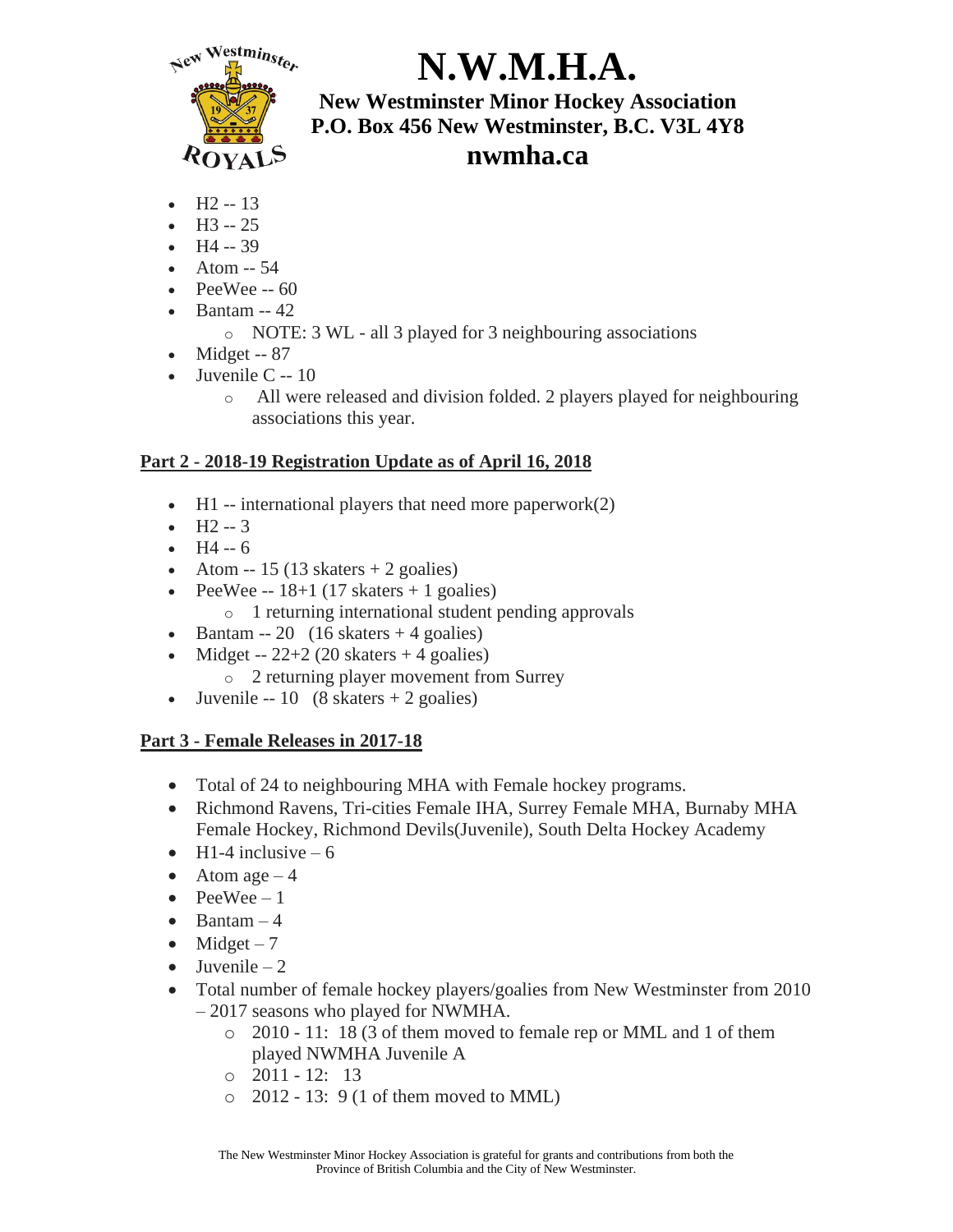

- $\circ$  2013 14: 9 (1 of them moved to MML)
- o 2014 15: 13 (1 of them moved to MML)
- o 2015 16: 15
- $\circ$  2016 17: 15
- o 2017 18: 16 (1 of them moved to a Female Hockey Academy)

6.7 Secretary (Vacant): All Meetings in the Board Room unless otherwise indicated

April 30, Monday AGM, NWSS to be confirmed. May 14, Monday June 11, Monday Aug 1, **Wednesday**

6.8 Coach Coordinator (Jeff):

Thanks to all the coaches and Bench staff this season, the players, parents and Executive Members thank you for your time and effort.

This past season with the extra effort put forward in communication between Coaches and RPM, our development is improving. This off season I have already approached RPM in changing the way we will use them in H1 to H4. More details to be released in May/June. I will also be looking at other ellements in regards to adding more develovpment for this up coming season keeping in mind the cost and time commitment for each family.

On the Coaching front we had a number on former players return to help coach from H2 to Midget A2, I looking to continue to promote former players and parents to gut back into the game to help make a good experience for our young Royals.

Coaching recruiting is on going this Month for the upcoming season, Hopping to have Rep coaches in place by mid May.

6.9 Equipment Manager (Kevin):

New Whites ordered from Midget down to Atom.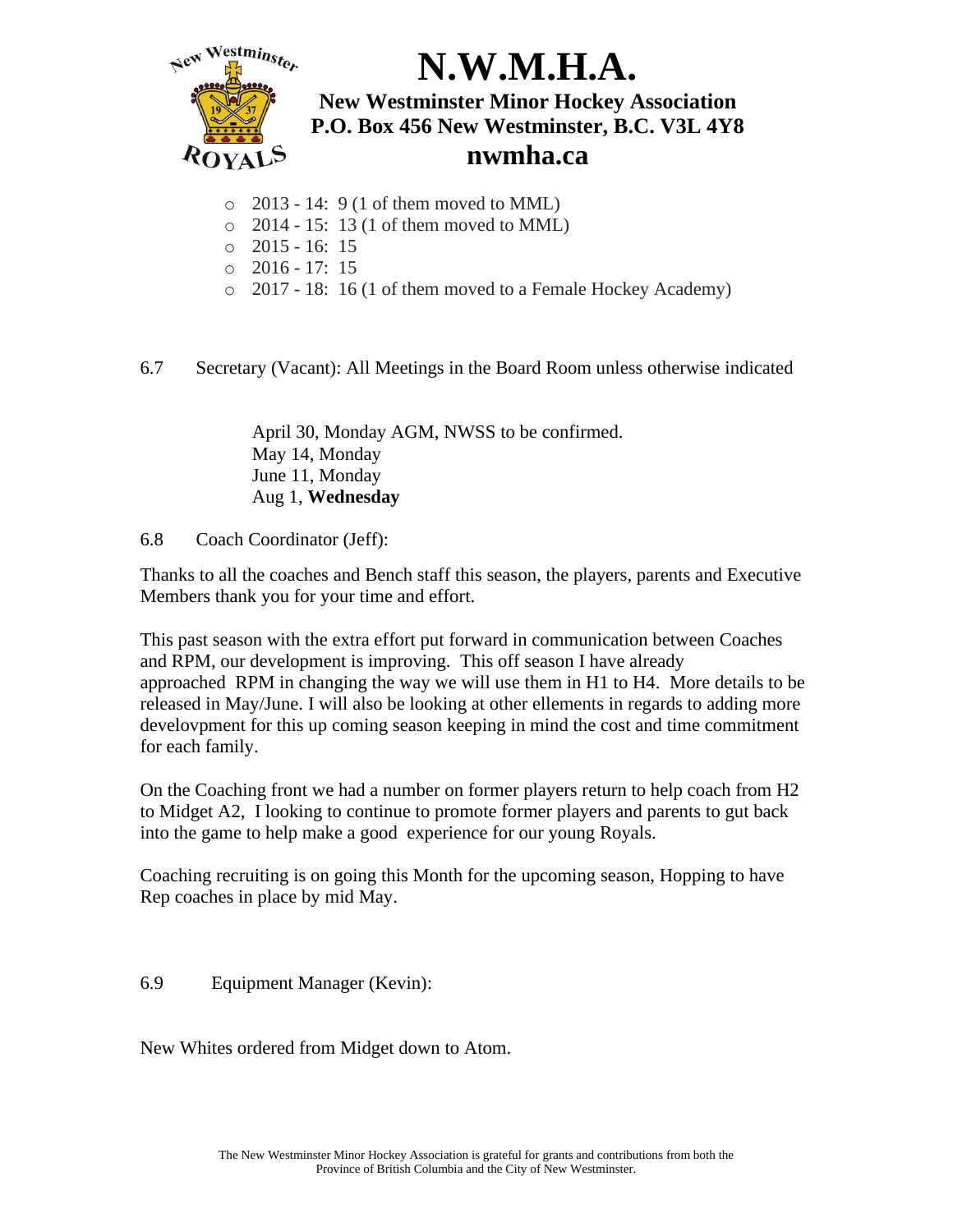

I have tried to contact Hockey Canada about donating our old jerseys at least 3 times with no answer.

I have a place on Annacis Island that will take and shred them. They charge \$.95 per lb, so we could be looking at a \$300 - \$500 bill

Returns under way, not everything back yet.

Mike Flintoff donated some goal pads and some ref gear, Bill will take the ref gear.

I have a few reds to replace as a few Midget kids wanted to keep their jerseys. Only issue may be a setup fee because of small quantities.

6.10 Ice Allocator (Lynda):

The 2017/18 season has come to a close and as far as scheduling conflicts, this year seemed to be one of the best. I believe we have found the schedule that works the best to eliminate the chance of conflicts. Of course this could all change next year as associations make up and tweak their own ice allocations for the 2018/19 season.

I believe we need to work a little closer with the new team managers coming in as it seemed that we turned back a lot of unused ice this year. With ice at a premium we want to show the city that we do indeed need the ice that is allocated to us.

I have already started talking to the city about using a shared calendar for next year as this will give them the most up to date information on our ice slots, such as who is using them, whether they are empty, if ice cleans are changed, and various other details that go on during the season.

Once again it has been a pleasure working with Ron Booth, Anne Malm and Lori Tumber at the city and of course our own executive.

Thanks to everyone.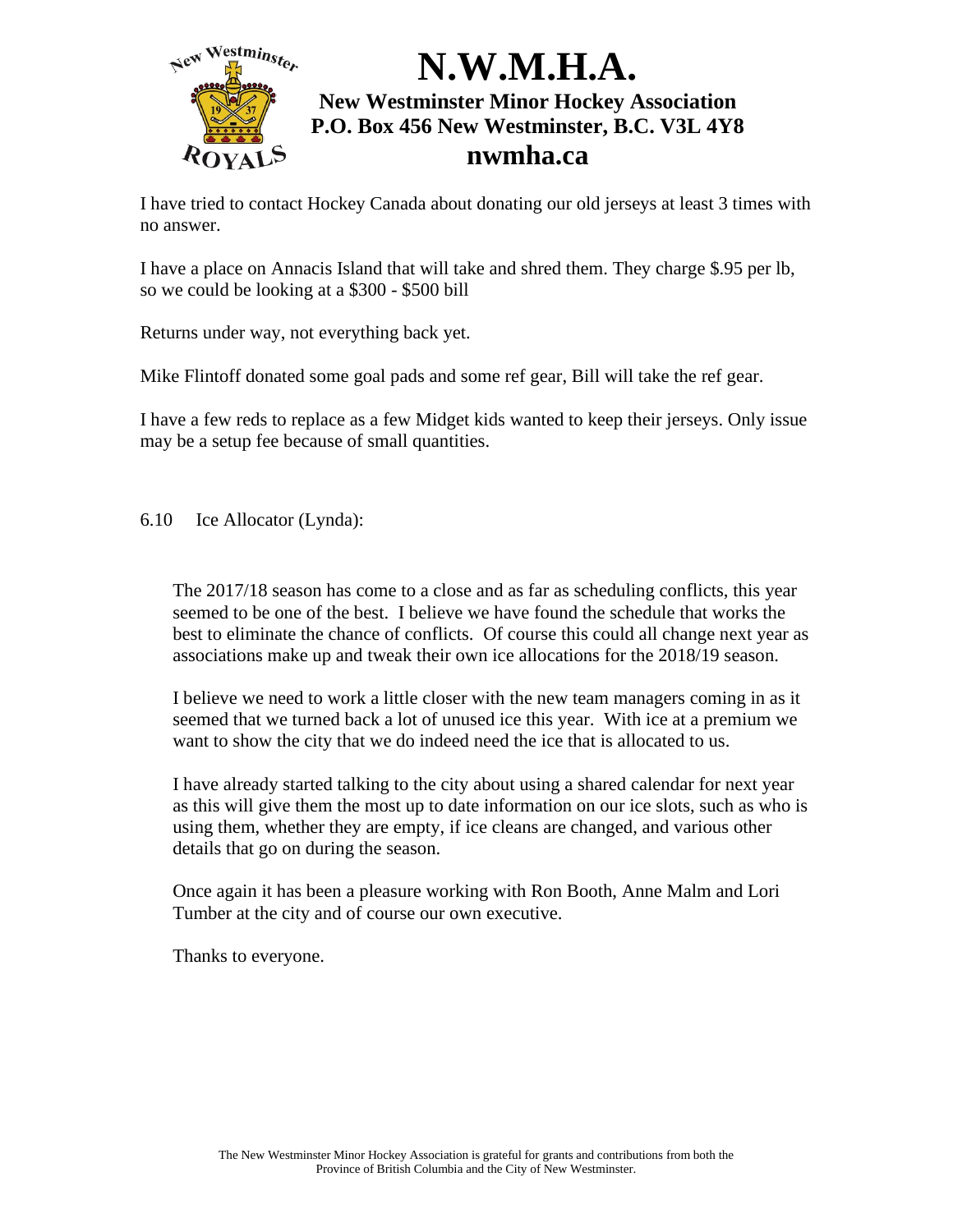

6.11 Referee-in-Chief: (Bill)

My year started in May when I began to gather information on our then current officials and working on a letter to go out to the new officials interested in officiating for the coming season. Once the Letter of Invitation was completed, it was forwarded to the Division Managers to be sent out to 2nd year Pee Wee players and Bantam division and placed on our website.

I attended my first BC Hockey AGM where I made contact with other Association RICs and was able to put faces to names of those involved with officiating at BC Hockey. Overall it was informative and a great forum for a new RIC to meet those in the same position from other associations.

With the help of the referee allocator, whom I would rely on heavily for the rest of the season, we worked with BC Hockey to get a local clinic setup for our new officials. Due to the issues of ice availability and not knowing when the ice would go into QPA, this process extended further into the new season than normal.

I spent the beginning of the season introducing myself to as many officials as I could, based on their signing up for assignments where I could meet them at the rink and observe them as soon as possible. For the older, senior officials that may or may not have New Westminster as their home association, I introduced myself to put faces to names.

I also made appearances at the managers' meeting and the coaches' meeting to introduce myself and to expect to see me at games working with the officials. I also emphasized that they are to contact me about officials and not to take matters into their own hands and approach the officials themselves.

Throughout the season, I spent a lot of time going out and observing as many of the officials as I was able to and proceeded to speak with them after the games. My priority for this season was to get to know, evaluate and ensure that our officials were at the proper level of grading so that they can participate in more games. We only had a handful of officials stepping up to do games at first which made it difficult to evaluate all the officials so the ones that were available got the opportunity to move up sooner than others.

Once the ice schedule was worked out as QPA had ice in it, we were finally able to setup our clinic for the beginner officials. We originally had communication with 13 New Westminster individuals that were interested and then started receiving requests from individuals from other associations because they had either missed their association's clinic or they didn't have one to go to. We opened it up to Hollyburn, West Vancouver and Richmond. This would have brought our numbers up to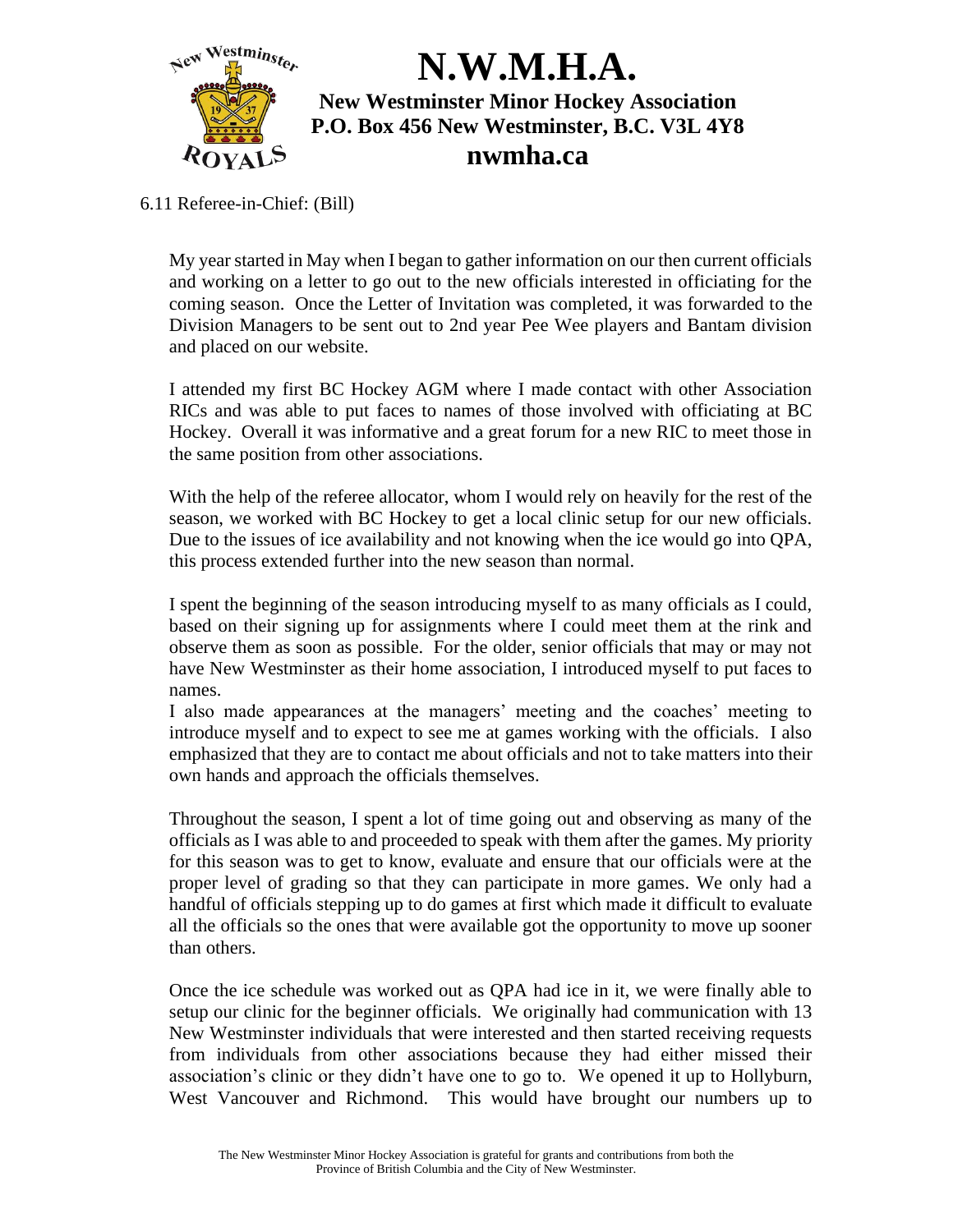

approximately 25 participants. By the end of the back and forth with everyone we ended up with 10 participating: 9 individuals from our association and 1 from Richmond. The ones from the other associations ended up finding a clinic closer or their associations ended up getting one provided for them.

Throughout the season, there were a few incidents with game incident reports either not being filled out correctly or submitted. I spoke with all officials, whether involved or not, that they need to be aware of when they need to fill out incident reports and if they are not sure or are having difficulties, to contact either myself or one of the senior officials to help them out.

It wasn't until November that the novice games began to be scheduled so I was finally able to get out to see a few of the new officials that were available to sign up while continuing to work with the older officials.

For the next couple of months I was busy working with as many of the older officials as possible so that I could get them graded accordingly. As it was my first year as RIC, I spent more time than I would normally as not only did I need to work with them, I needed to get to know all of them so I could learn how best to work with them as individuals. I spent a lot of time working with years 4-5 as I was preparing them to work Bantam games which can find them working with others anywhere in the President's League and I want to ensure that they were comfortable, capable and confident.

As we are a small association, we do not have many games to offer for officials hence why I spent a lot of time trying to get our older officials graded first so they were able to move up allowing for more opportunities for our newer officials. The introduction of small ice in novice has removed even more games from the small number that an association that ours has to offer.

Referee Development commenced in February for our first year officials and proved to be successful once again. Through the year we have had eight active officials of the initial nine that took the clinic earlier in the year provided by NWMHA and put on by BC Hockey.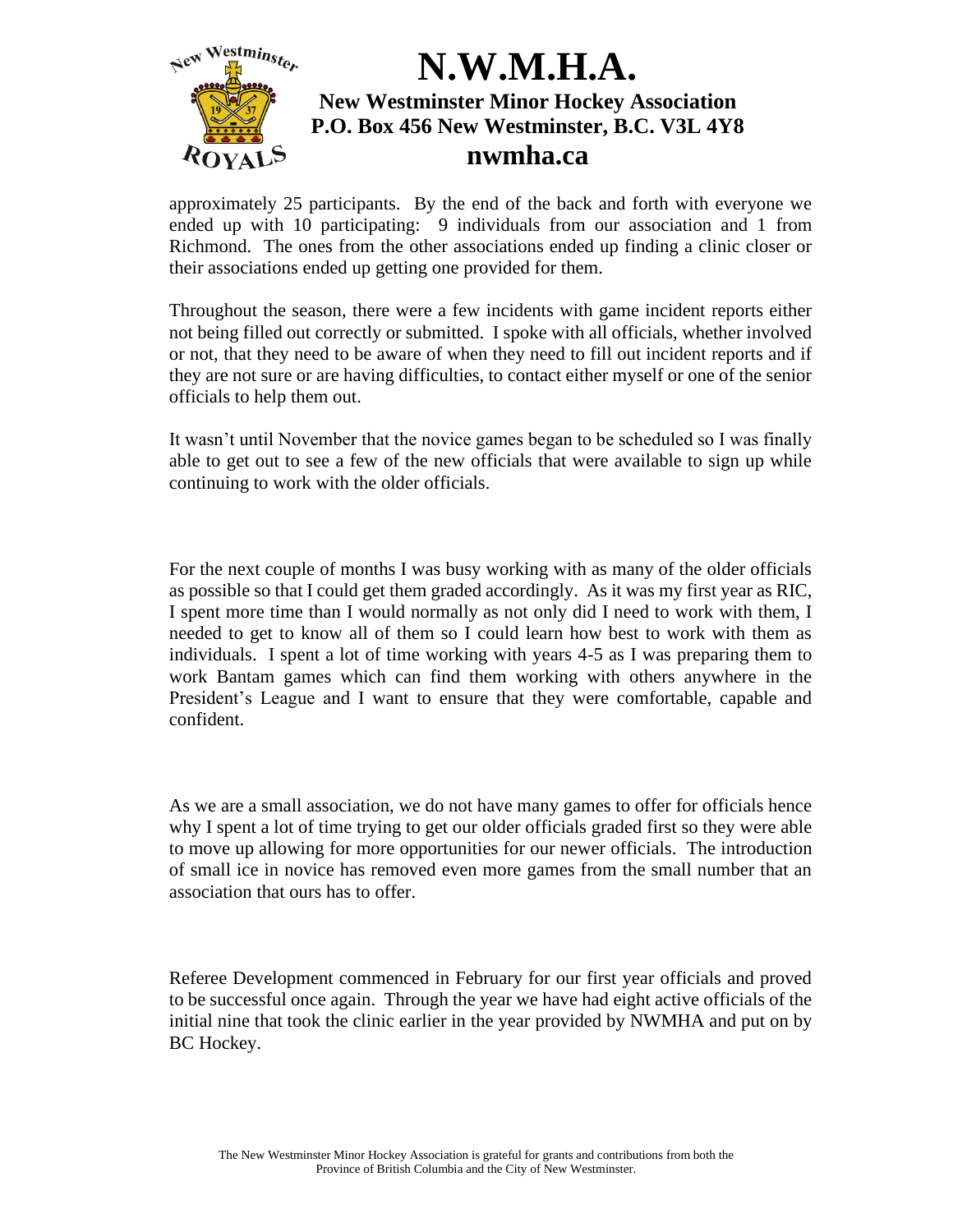

Of the 10 referee assignments, 6 went to first years as requested which left 4 opportunities for second years. In all, we had 10 individuals take on the referee assignments. Of the 20 linesman assignments, 14 were filled by first years where all first years did at least one assignment. As with the referee assignments, there were some spots that were not filled by first years that went out to the second years. Two of these assignments were filled by officials not because they wanted the development, but because they wanted to help out so we wouldn't be short on the ice. As they came to learn, development never stops and they were quite surprised at what they took in from the development.

Overall, the sessions went quite well. We had a total of six officials from the midget division that helped out as shadows and one from outside the association, but still a New Westminster official, that filled in on short notice. We had three that did it last year and have added three new ones. Each session had two shadows assigned. One shadow worked with the referee while the other worked with the linesmen. Along with the shadows, Rob Nasato and I observed from rink side and communicated with both the shadows and the officials when needed.

Feedback from coaches, parents (of players, officials, and shadows), was very positive and along with the shadows' input, helped us continue to tweak the program. This being my first time taking part in this, I look forward to continuing the program, as well as extending a similar program for our older officials next year.

As with the referee development, everyone else's seasons were slowly coming to an end which, for one reason or another, brings the worst out in some people. Over the majority of the season, I only had to deal with a couple of incidents in an official capacity where coaches and parents from visiting associations approached the officials after a game. Another time involved one coach from our association that provided an email to me outlining his concerns about the officiating which is the correct way to go about it. After discussions with the officials involved, I answered back regarding his concerns letting him know that some issues are not issues at all but that the officials are doing things correctly and in other instances, using them as teaching points to work on with the officials and pass along to the rest of the officials in case they find themselves in similar situations. However, these situations plus a few more, did not prepare me for what came at the end of the season.

Whether it was having to take on an assignment as a linesman in an Atom A game, or deciding to take the place of a linesman from a PeeWee A game, not due to discipline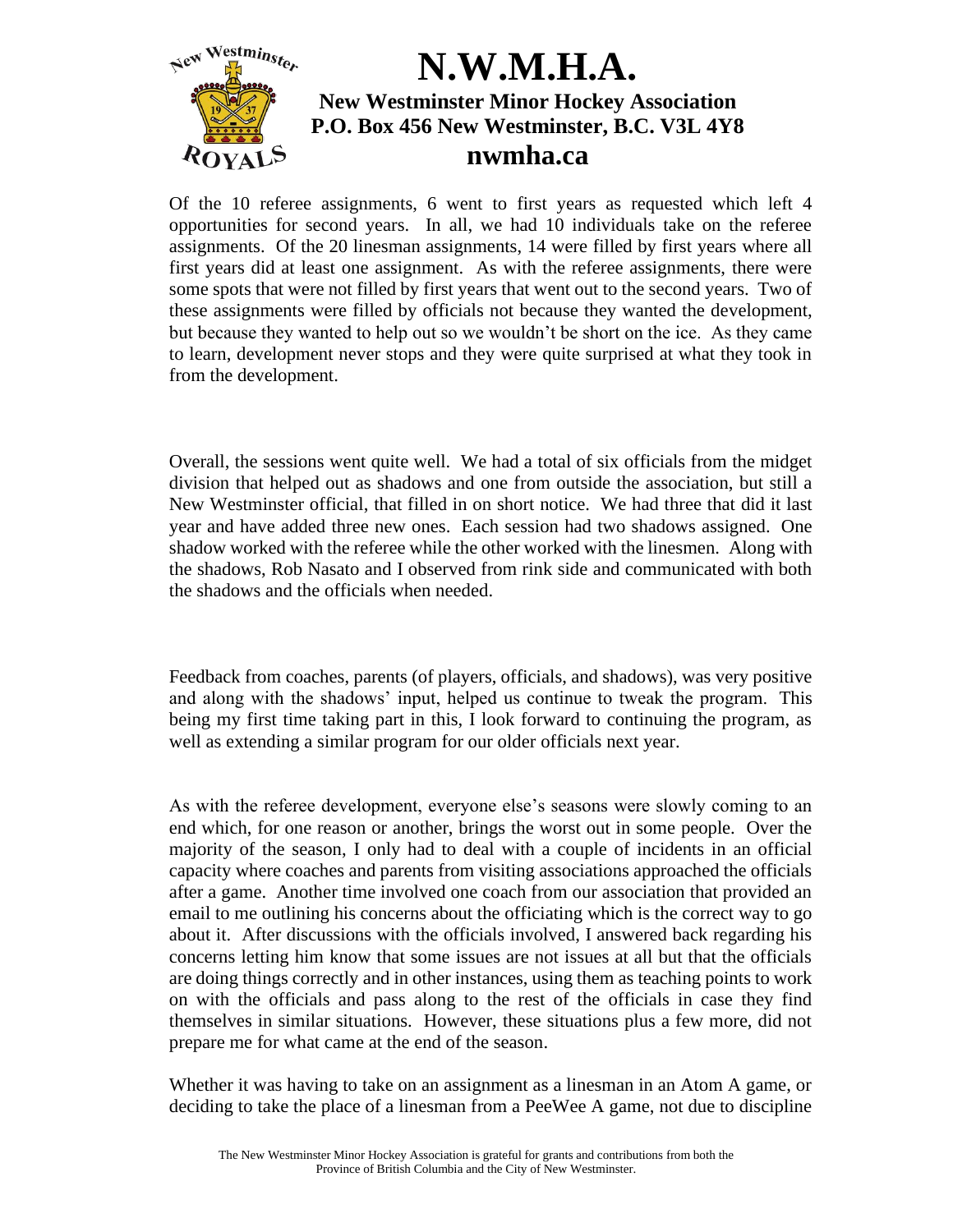

however, but for me to have a direct presence in a game in case that game was needed to play, my belief that minor hockey in general, with regards to respect of officials, has improved greatly is not at all the case. How people can argue and try to justify their behavior when confronted after they hurl abuse at the officials, in some of the worse cases, 14-17 years old, I will never understand. Even if I whole heartedly agreed with them regarding the officiating of a particular game, nothing will ever justify screaming names at officials or giving a two middle finger salute and saying a referee sucks while walking out of an arena after the conclusion of a game.

Although I had completed grading all our officials, I continued to work with them with emphasis on those that are taking on a new role for the first time, ie lining/reffing an Atom/PeeWee A/C game for the first time, or if they specifically ask if I was available to come watch whether first year or not. I then found myself during the Bobby Love and Al Hughes Tournaments starting to go to games based on the teams playing as well as the officials on the ice. My priority was still with our less experienced officials and those that requested for me to be there. I would go watch them instead of going to a game that may or may not have a problem but I was still concerned and thinking about the officials in those other games.

For the most part, the tournament went well and I received positive feedback from most of the coaches I spoke to regarding our officials. There were only two teams that created enough disturbance for me to 1) cut short a debriefing with officials at one rink in order to go to the other rink and 2) leave work early at 2:00pm in order to watch a game involving a team that crossed the line earlier in the day with a referee.

These moments aside, it has been a very rewarding year personally, as I have watched all our officials, not just our beginners, gain the confidence and positive experiences they need to succeed in the vital roles that they play. For those that were involved in some of the most negative experiences, it is unfortunate that they had to go through these experiences, but after talking with them, I am confident they will not allow those people to discourage them from continuing to officiate next year.

With the experience I gained this past year, I have already been looking to next year and how we can continue to improve the development and overall experience for all our officials and not just the first years. Although both my boys will be in Juvenile next year, and will spend most of their available time officiating Bantam and Midget, I look forward to building upon what I started this year, working with a great group of officials, to continue their development and usher in a new group of individuals wanting to become officials.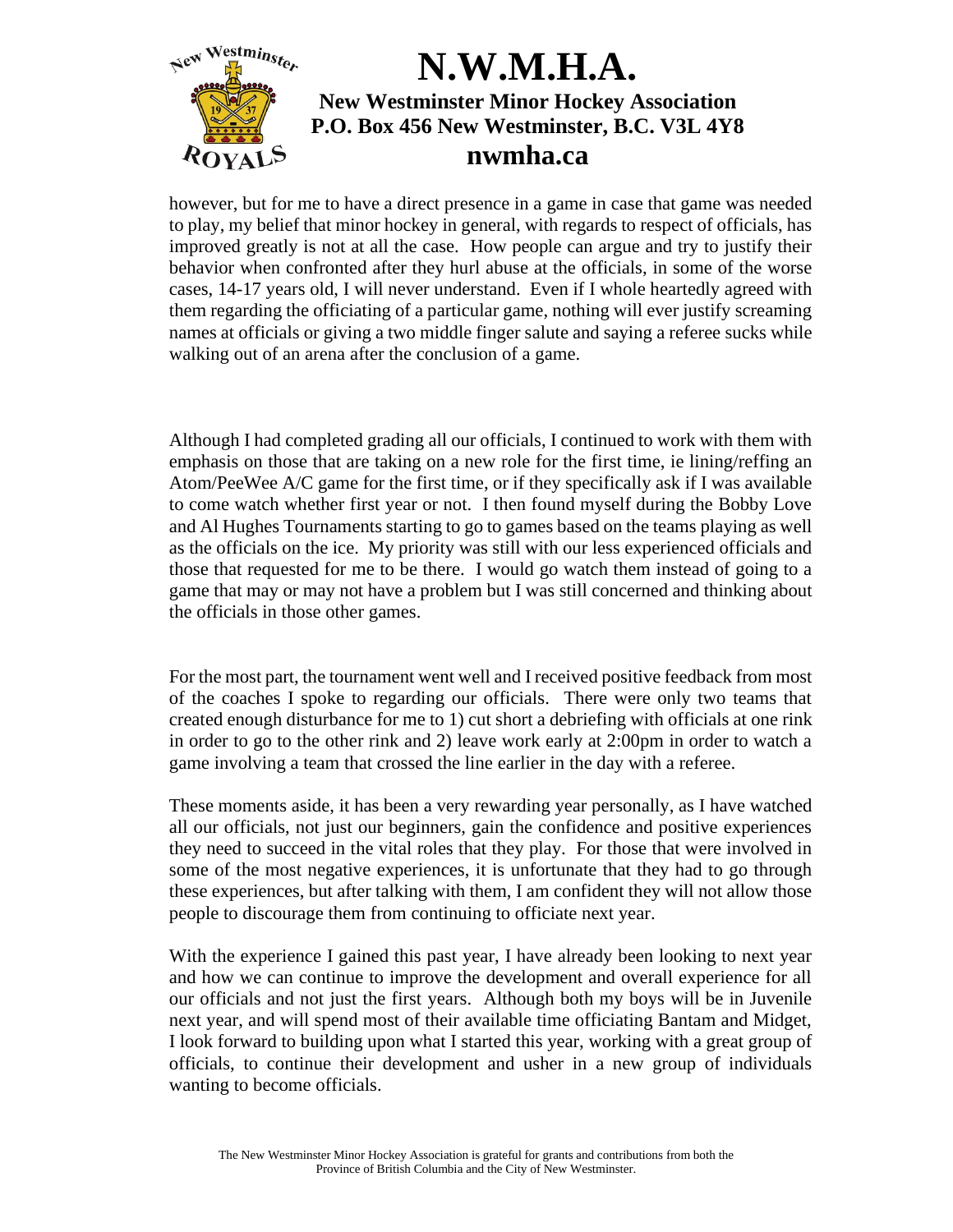

6.12 Referee Allocator: (Kelly)

This year we started off with a total of 56 officials in New West. We finished with 36 active officials. This was either due to officials not continuing and getting recertified or just not wanting to continue on with officiating as they were either busy with other sports or their own hockey teams or just getting jobs.

#### **We started with:**

- 12 first year officials finished with 10 13 Second year officials – finished off with 9
- 31 third year and up officials and finished with 17.

On average each first-year official was assigned  $5 - 17$  games; Second year officials 5 – 20 games; The third year and up of course averaged a bit more as they were helping with the shadowing during the referee development. This number consisted of 7 of our more experienced officials.

Each year it is getting easier to set up the first-year referee clinic. All the kids that attended had a good time and seemed to be very attentive. They asked a lot of questions and seemed very eager to start reffing. I myself attended the clinic as well as one of the super clinics this year and became a certified referee.

#### **February and March this season were a busy two months.**

February is when we held the referee development. This again was well accepted and well attended by all our officials. We were able to get a strong group of shadows to work with not only our first-year officials but we did have some second year officials that felt they needed to attend for some needed support and we welcomed them to come out and get further instruction. With the help of Bill and Rob this again went really well.

Throughout February and March there were a few teams that even though their season had come to an end, were setting up last minute exhibition games just to keep the players and teams active for as long as they could while their ice times were still available.

The final four New Westminster hosted was very successful and I was even complemented on the officiating by the PCAHA hosts that were there attending the games.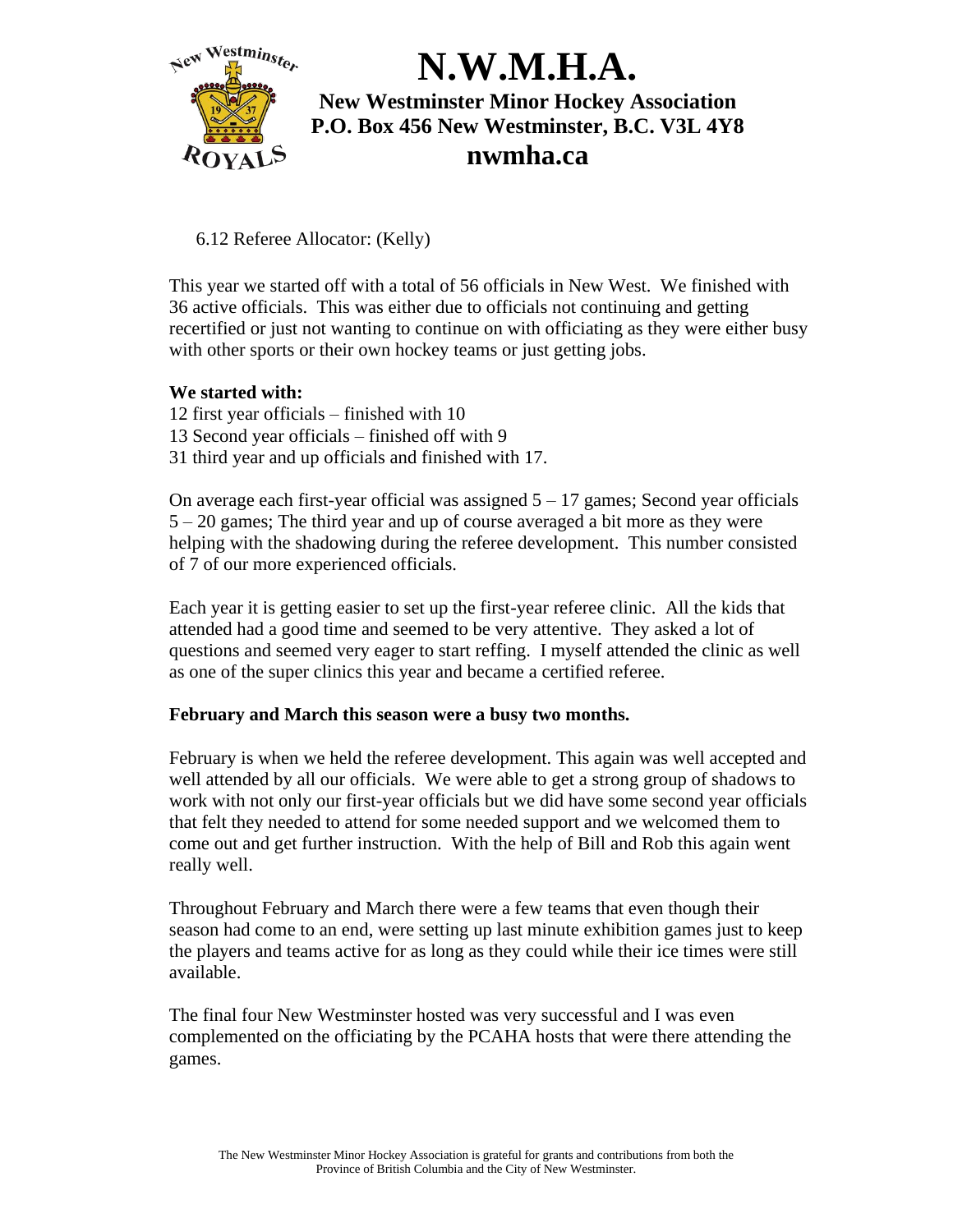

This year was a bit of a challenge filling the spots for the Spring Tourney. We had several of our more experienced officials not available for most of it so there was a lot of juggling that needed to be done. For example, we had a few that were not available after Sunday afternoon, so I tried to get them in as many games as I could for those two days they were available, so they would get some shifts that weekend. I also had one family that because their mom worked on Monday and Tuesday they were only available for MPA games, so I tried to accommodate their requests as well, which worked well for me because it is usually harder to fill those shifts because our officials find that arena cold. There were also a few officials that only requested one or two games so I tried to get then into the games that they requested so that they would have a good opportunity to officiate. I tried the best I could to get strong officials out with the first and second year officials. Like I said it was difficult when it came down to it because we were down a lot of our most senior officials this year.

I started filling shifts on Friday, March  $9<sup>th</sup>$  and didn't complete the assigning along with all the officials accepting their shifts until Thursday March  $15<sup>th</sup>$ .

During the tournament, we only had three shifts that had to be worked with.

The first being a shift that was given to two officials that were playing in a provincial Pee Wee A game and didn't realize due to the length of their games they would not be able to make their shift on time. Fortunately, both families emailed me and called me, and I was able to fill their spots with no problem with two officials that were at the arena already.

The second and third shifts were due to an unfortunate illness and again the shifts were again filled by officials that were already at the arena and were able to help, one being a sibling of the ill official.

After the third shift that needed to be rescheduled, and this happened to be the Gold Medal Pee Wee game, the three officials that had been working together were surprised with pizza by one of the other officials to celebrate a job well done. This was something great to see and for me it showed a great group of kids working together and appreciating each other as a team. It was good to see.

These boys worked very hard on that weekend and were put in these games because of their well-deserved work over the season as a whole.

The final tournament games are given to those officials that have been putting in the time and have shown that they are able to be put in these important games and do a good and confident job. Although through out the tournament there were several incidents that put in to question the actions of some adults towards our officials, one of which is with our own association and, another with another association that had to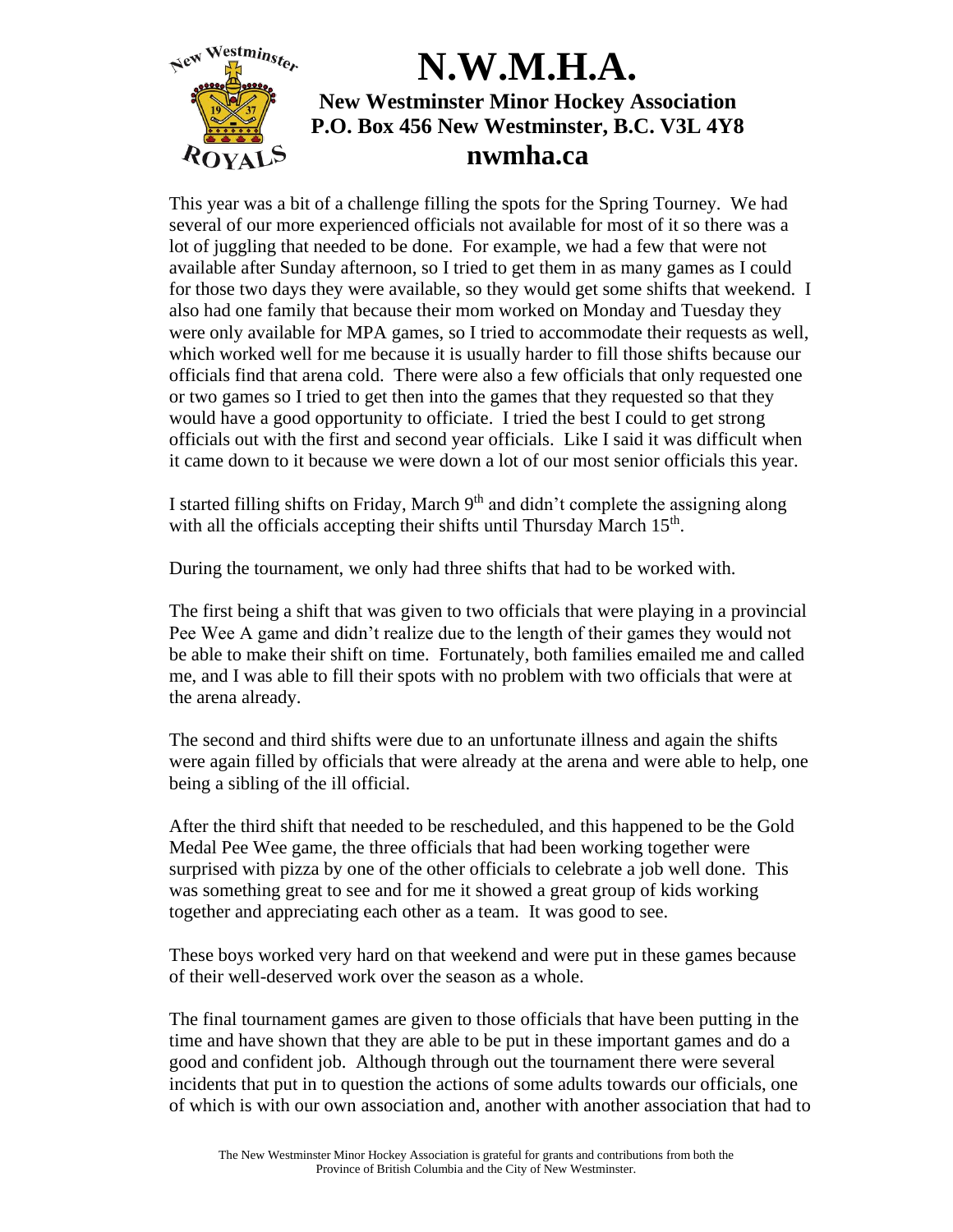

have the police called and brought in. I do believe that with the support of the tournament committee, the referee-in-Chief and myself, the kids did the best they could and not one has said they are not willing to return next year. I do hope that this is the case. We have an excellent group of kids that are showing a great deal of promise and skill and I do look forward to working with them again next season.

Over all for the tournament, we had 20 officials that requested shifts during the tournament. On average second year officials were given at the most up to 8 shifts each. The more experienced officials were given more but that is because they were helping out with the first-year officials and because of their overall availability, they were put in that position.

A big thank you to all of the officials for a job well done and for the tournament coordinator and the rest of the committee for a very well run tournament. Cheers to you all.

6.13 Division Managers:

6.13.1 H1-2 now called TYKE ( Eric ): H1 (Tyke Minor)

A successful year with no major issues. We were able to get a few new coaches certified that should hopefully be able to continue in the role in the coming years. H1 attended the Burnaby Minor Jamboree in March, the Port Moody Initiation Tournament over Spring Break, and played the intermission at an SFU home game in February.

H2 (Tyke Major)

Again, a successful year with no major issues. The team attended the Aldergrove Eat, Sleep Hockey Initiation & Novice Tournament and did well. The team parents were awesome. The team manager expressed some surprise about the relatively small team, especially compared to the demand for lacrosse at the same age.

I had a question about the potential for a NW girl's team. Is any any data that there might be enough players in New West but they are being drawn to Burnaby or Surrey? Is there the potential to grow participation amongst girls? **(From Rob, the answer is yes there is the option of having a girls team but the problem is**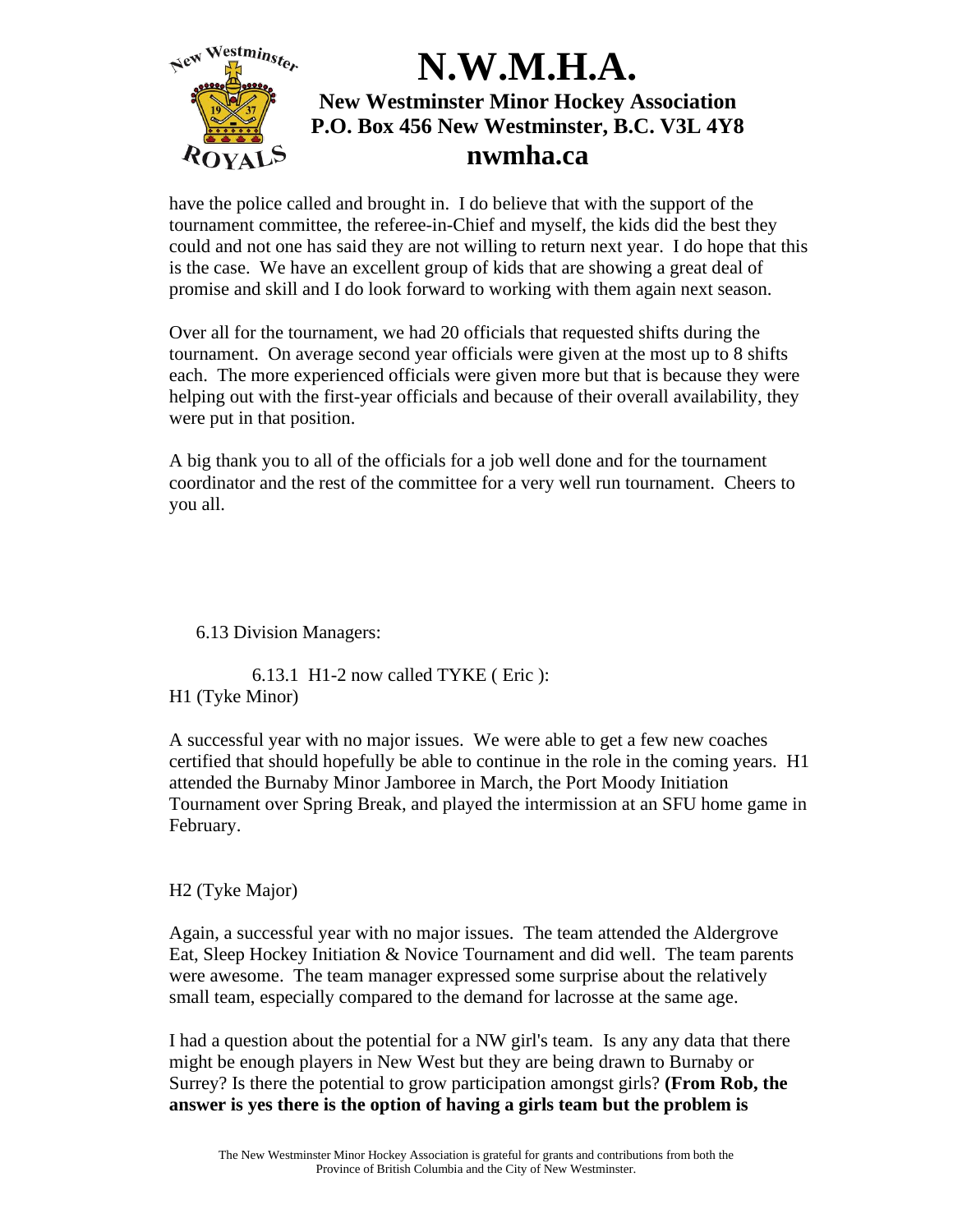

**logistically do we have enough for critical mass to continue. If we declare a team, all girls would have to return home to play, then in the next season if we did not have enough players they could return to where they were playing. This back and forth should be avoided unless we are sure we can sustain teams going forward.)**

### 6.13.2 H3-4 now called NOVICE (Tara):

### **H3 Report (Novie Minor)**

There were two teams this season. The season finished well for both teams and all players improved from the start of the season. Many of the Hockey Canada core skills were taught during the season. Both teams had small rosters and to help alleviate this situation, the players from both teams had an equal opportunity to play for the other team if the team with the short bench was in need of players. This worked well as many players were given the opportunity to get in extra games this season and the coaches usually had a bigger bench. When the teams were not able to get players from the other Royals team for tournaments, they were allowed to pull up from the division below-H2.

Concerns from both of the teams' head coaches were the lack of bumpers in between the cross-ice games. The coaches were the bumpers and therefore were always on the ice for all the home games. Whereas in other associations our coaches were all able to be behind the bench with the players giving them feedback as the game went on. The reason for this is that other associations have bumpers to separate the ice in the middle.

### **H3C1**

This team consisted of 11 players. There was one head coach and two assistant coaches. Over the course of the season the team played many games and took part in two tournaments. The first tournament was the Richmond Trail Appliances and the second was the Hope Tournament. Both of these tournaments required extra players to help fill the bench. Players from the other H3 team helped out as did players from the division below-H2. This team also took part in a special event game. They had the opportunity to play during the intermission of a Canucks game. The coaches from this team mentioned that they would like to continue to coach for the following season. Both parents and players seemed quite pleased with the season and the coaches.

### **H3C2**

This team had 11 players. There was one head coach and three assistant coaches. Over the course of the season the team played many games and took part in one tournament. The tournament was the Richmond Trail Appliances. This tournament required extra players to help fill the bench. Three players from the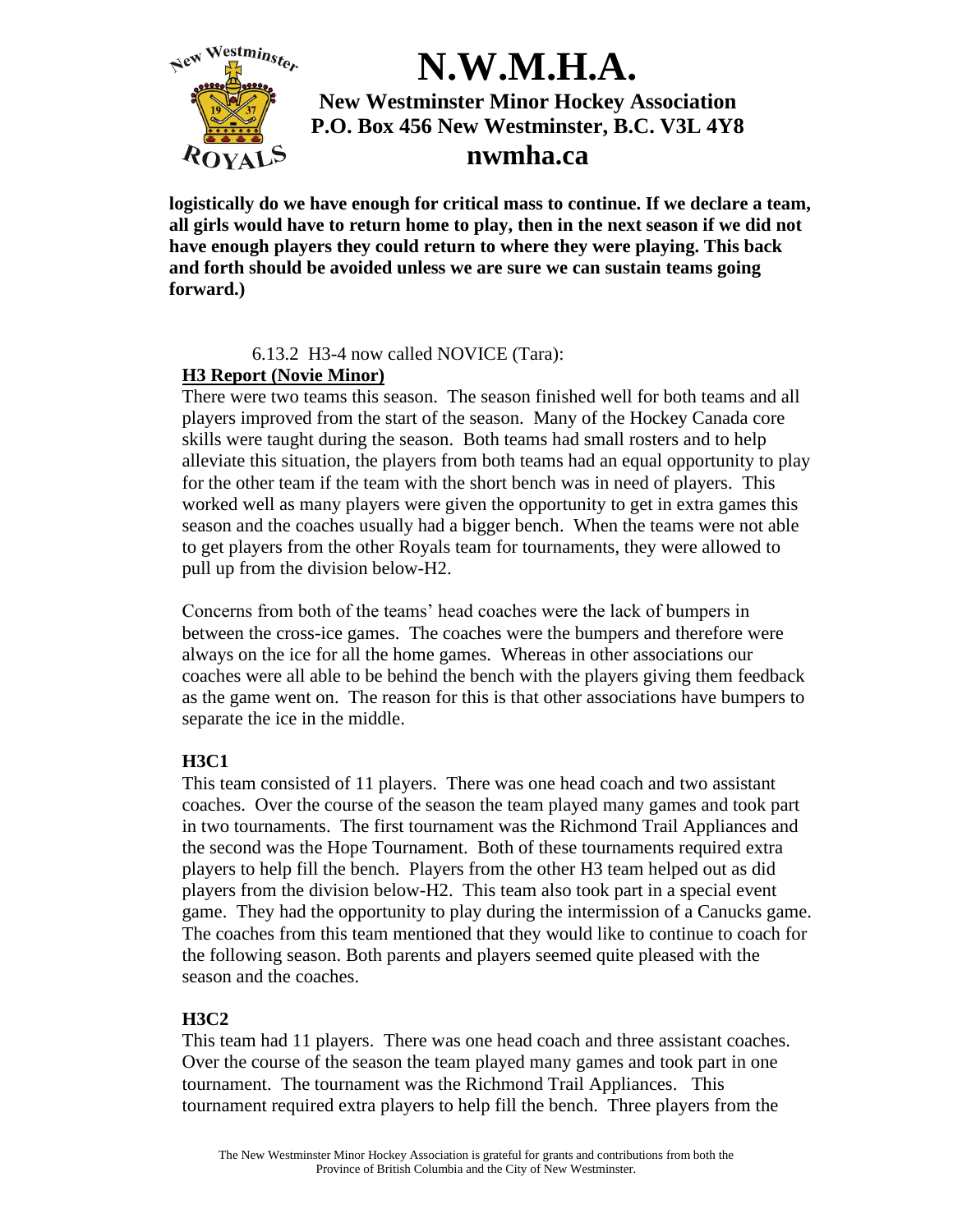

division below-H2 were able to help out. The coaches from this team mentioned that they would like to continue to coach for the following season. Both parents and players seemed quite pleased with the season and the coaches.

### **H4 Report (Novice Major)**

Just before the start of the season, it was noted that three families who had already registered were pulling out and going to the BWC. This also meant that three coaches including a head coach were now gone from the Royals. This made for a difficult start to the season as I was working hard to convince others to step up and take on a coaching role. Eventually three teams were formed with three head coaches to lead the teams. All three teams had small rosters and to help alleviate this situation, the players from both teams had an equal opportunity to play for the other team if the team with the short bench was in need of players. This worked well as many players were given the opportunity to get in extra games this season and the coaches usually had a bigger bench.

Concerns from both of the teams' head coaches were the lack of bumpers in between the cross-ice games. The coaches were the bumpers and therefore were always on the ice for all the home games. Whereas in other associations our coaches were all able to be behind the bench with the players giving them feedback as the game went on. The reason for this is that other associations have bumpers to separate the ice in the middle.

Players and parents are looking forward to Atom where they finally get to play full ice games.

### **H4C1**

This team consisted of 12 players. There was one head coach and two assistant coaches. Over the course of the season the team played many games and took part in one tournament. The tournament was the Richmond Trail Appliances. This team required players from the other two Royals teams to increase their roster. Several of their players have shown an interest in playing goalie over being a player. Both parents and players seemed quite pleased with the season and the coaches.

#### **H4C2**

This team consisted of 13 players with one head coach and one assistant coach and several on ice helpers. Both the one ice helpers had agreed to take on the assistant coach role but were not able to compete the online courses in order to make this happen. Over the course of the season the team played many games and took part in two tournaments. The first tournament was the Richmond Trail Appliances and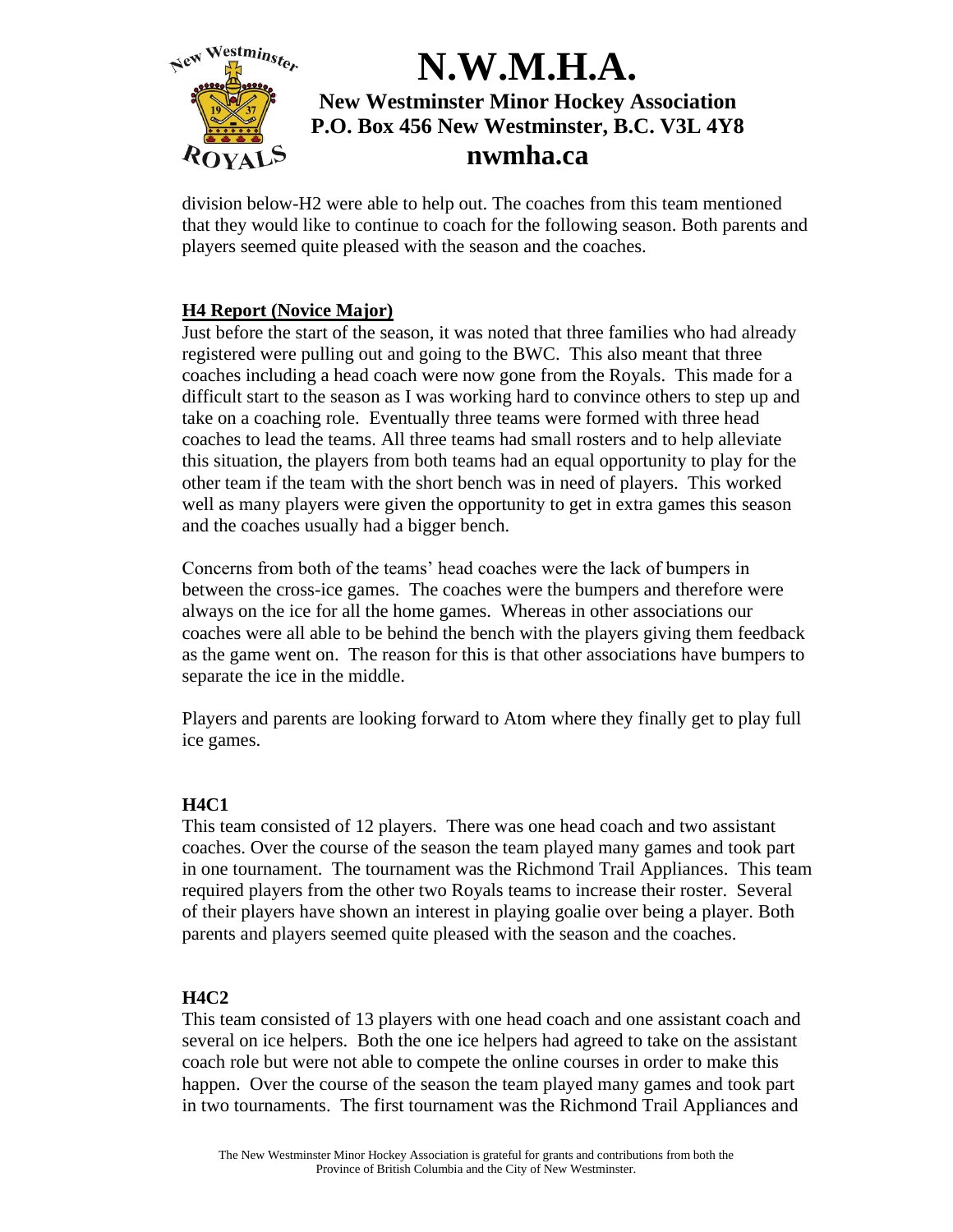

the second was the UBC Family Day Tournament. Both of these tournaments required extra players to help fill the bench. Players from the other H3 team helped out. This team struggled in terms of leadership as all the coaches were new to this role. Parents were not always happy with the way practices were run. It took this team a lot longer to find their way this season.

### **H4C3**

This team consisted of 13 players with one head coach and three assistant coaches. Over the course of the season the team played many games and took part in two tournaments. The first tournament was the Richmond Trail Appliances and the second was the UBC Family Day Tournament. Both of these tournaments required extra players to help fill the bench. Players from the other H3 team helped out. Several of their players have shown an interest in playing goalie over being a player. Both parents and players seemed quite pleased with the season and the coaches.

6.13.3 Atom (Lara):

Atom DM 2017-2018 Year End Report

As division manager, I learned much this year about coach selection, rep player selection, and team balancing. I am convinced that supportive, reality-based parents/guardians are the critical underpinning to a successful minor hockey season. Atom had one A team and two C teams this year. Each head coach has provided a team report/perspective for the membership

### Atom A1 – HC Jeff Notthingham

The Atom A team got off to a slow start this season going 4 - 8, before tallying 34 wins over their final 37 games. Along the way, they secured First place both at the Everett and Coquitlam A Tournaments. The Team finished the season placing  $2<sup>nd</sup>$  in the Flight 2 Final Four Championship. The team was awarded a Team Achievement award for Atom Rep from PCAHA, for Sportsmanship on and off the ice. Thanks to all the coaches, parents, and players. A few team notes, 300 plus goals, 47 out 49 Sportsmanship points. Atom C1 – HC Ron Conner

I guess you could consider our season a success. We had a great parent group and really nice kids. We had a great Mentor Coach from RPM this season in Mike King. It was a challenge to Coach a team with such a vast difference in ability and interest levels. All of the players improved their physical skill and increased their hockey iq's. Some more than others.

After balancing we tiered the the top level of house hockey. Blue Group. We had a tough go there. Blue group was beyond the ability of all but 6 of our top players and one goalie. We Finished 9th out of the 10 teams in the regular season. With a record of 6 wins and 12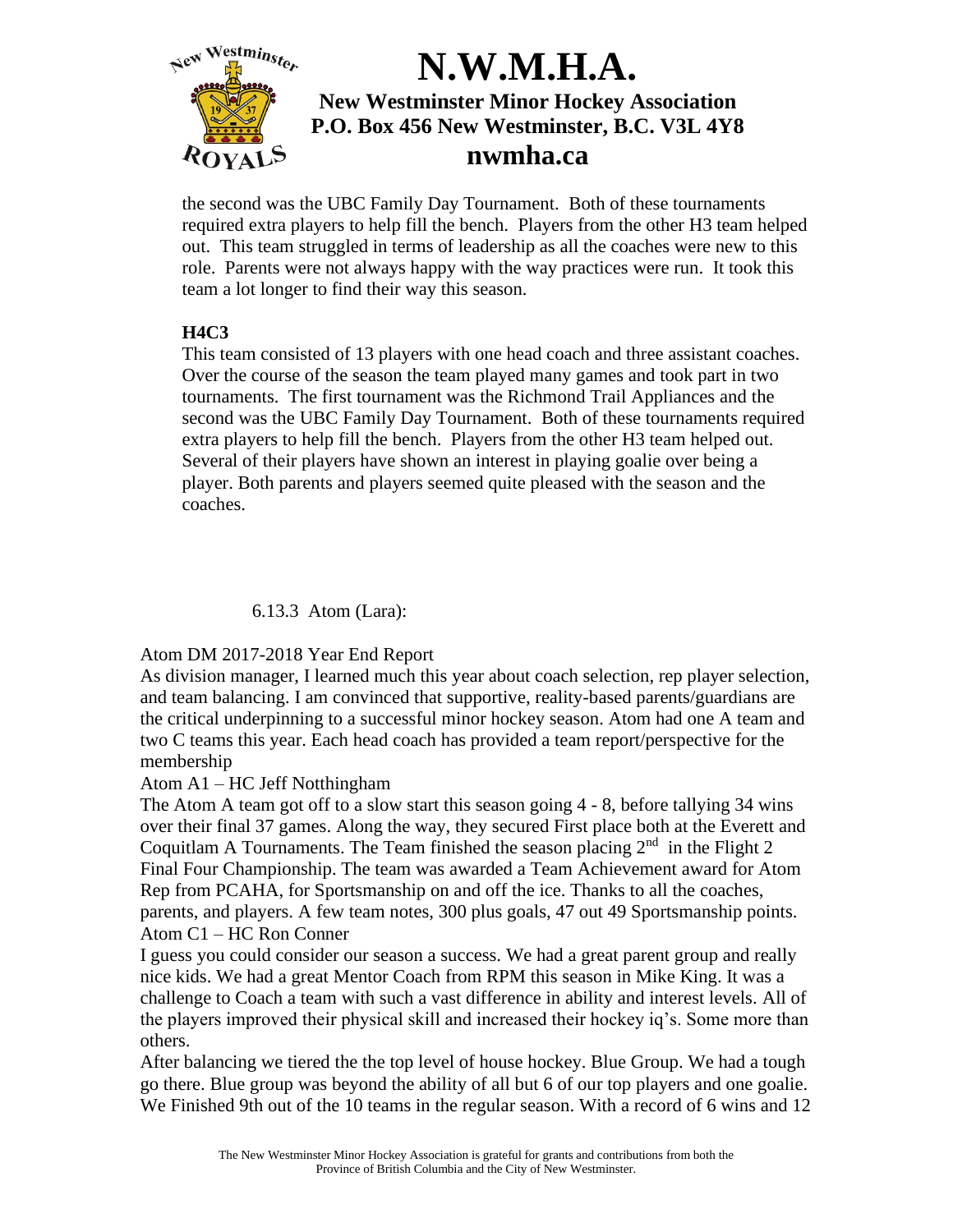

loses. We had a tougher schedule than other teams in our division. We had to play 2 games in 1 day 6 times. Often with very little time between games. Definitely not the once agreed upon 4 hours. I requested some change to the schedule but, the League Manager from Seafair, wasn't interested in accommodating us. Even with President Nasato's intervention. Other teams in our division had multi game days once or twice. Seafair teams very few. Likely just a coincidence.

We finished 2nd in the playoff round of Gold Group with a record of 3 wins 4 losses and a tie. We went on to tie the banner game. We were declared co-winners. We are supposed to be sent a banner. We won the bronze medal game in the Bobby Love Tournament. It is a real shame that there isn't some league in-between our A1 team and our house teams. For our mid level players who'd like to advance.

The gap between our top 6 and our bottom 6 was very large. I suspect it was the same for the Atom C2 team as well. At times it was only the top 6 who touched the puck when we were in the blue group

Atom C2 – HC JD Jessome

We started the year with a few players who were in their first year of organized hockey and really did not have the skating skills or even a basic understanding of the game. However, the positive interaction and encouragement from the remaining players on the team allowed for a relatively painless integration into New West minor hockey. Attendance for practice was higher than I've experienced in each of the previous years and game attendance was also very high.

Parent support was excellent. There seemed to be healthy competitive encouragement but there were no "hyper" competitive incidents that we've all experienced at one time in minor hockey.

Finally, there was marked improvement throughout the team line up, both in terms of individual skills development and team play. In fact, on several occasions during team handshakes near the end of the season, opposing coaches remarked at just how much our kids had improved this year.

6.13.4 Peewee (Nancy):

### **March Report**

Not too much to report as the season has come to an end. A few highlights to mention:

- The three C teams took part in a successful Bobby Love/Al Hughes Tournament over Spring break. The boys had fun and worked hard on the ice. Congratulations to the C3 team for making it to the finals and finishing in 2nd place!

- The A1 team participated in the BC Championships at the North Shore Winter Club on March 17-22. Congratulations to the team for coming in 5th place. This year, the A1 team had a very successful season and it was great to see their season end on a high note.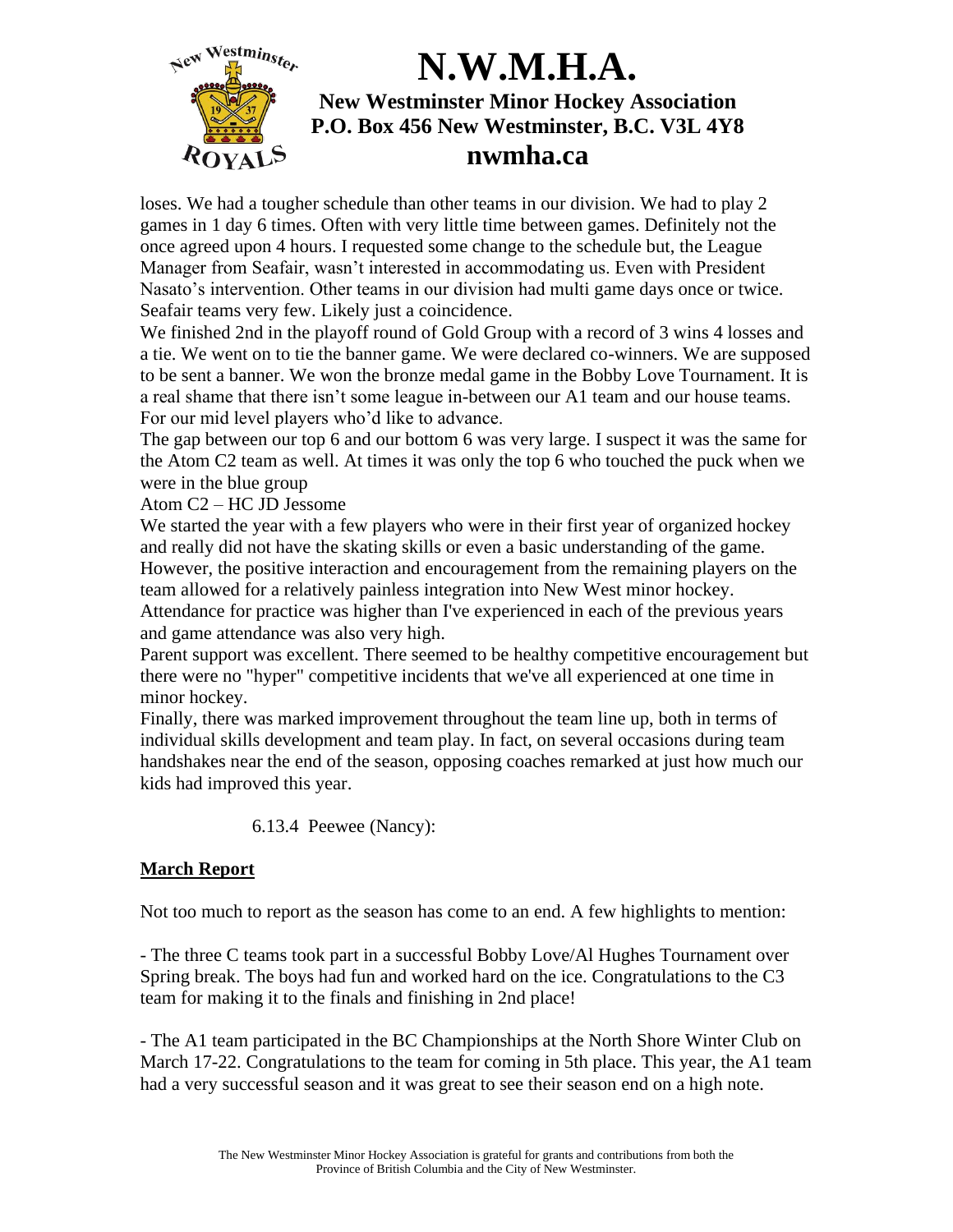

### **Year End Report**

First of all, I would like to thank the coaches and managers for all their hard work in helping to make this 2017-2018 hockey season successful. Without volunteers, our kids would not have this incredible opportunity to play the sport that they love. To all the parents, thank you for bringing your child to the rink for early morning practices and the countless hours of driving back and forth to games. And lastly, I would like to thank the kids for their dedication, hard work and sportsmanship that they displayed during these past several months.

This season, we had three C teams and an A1 team. It was exciting to watch all the kids develop into great players and become close teammates on and off the ice.

A few highlights:

- Peewee C3 team came in  $2<sup>nd</sup>$  place at the Bobby Love/Al Hughes tournament in New Westminster over Spring break.
- Peewee A1 team won the league banner for Flight 3, in addition to the Team Achievement Award. This award is given to a team that demonstrates sportsmanship on and off the ice, fair play and great cooperation with league officials and other teams. The A1 team also participated in the BC Hockey Championships at the North Shore Winter Club, coming in  $5<sup>th</sup>$  place.

On a personal note, being new to this role I have had to rely on the Executive to help me transition to this position. Therefore, I would like to thank the Executive for being patient with me as I bombarded them with many emails, phone calls and questions! In particular, I would like to thank Rob Nasato and Jeff Nottingham for answering all my calls and emails and Greg Sanderson for all the email help at the beginning of the season.

### 6.13.5 Bantam (Danielle):

The season ended on a high note for our Bantam C team winning the Presidents C league banner for the Red Division. It was a great way to end the season for the players and coaches.

Our Bantam A team ended the year playing very well in a final tournament in Ridge Meadows. No placement but you could see the team really starting to work well together.

It was a challenging start to the season this year for the Bantam division due to enrolment. We struggled to get the numbers together and in the end had to release and/or waitlist the remaining players and goalie. Everyone was placed in other neighbouring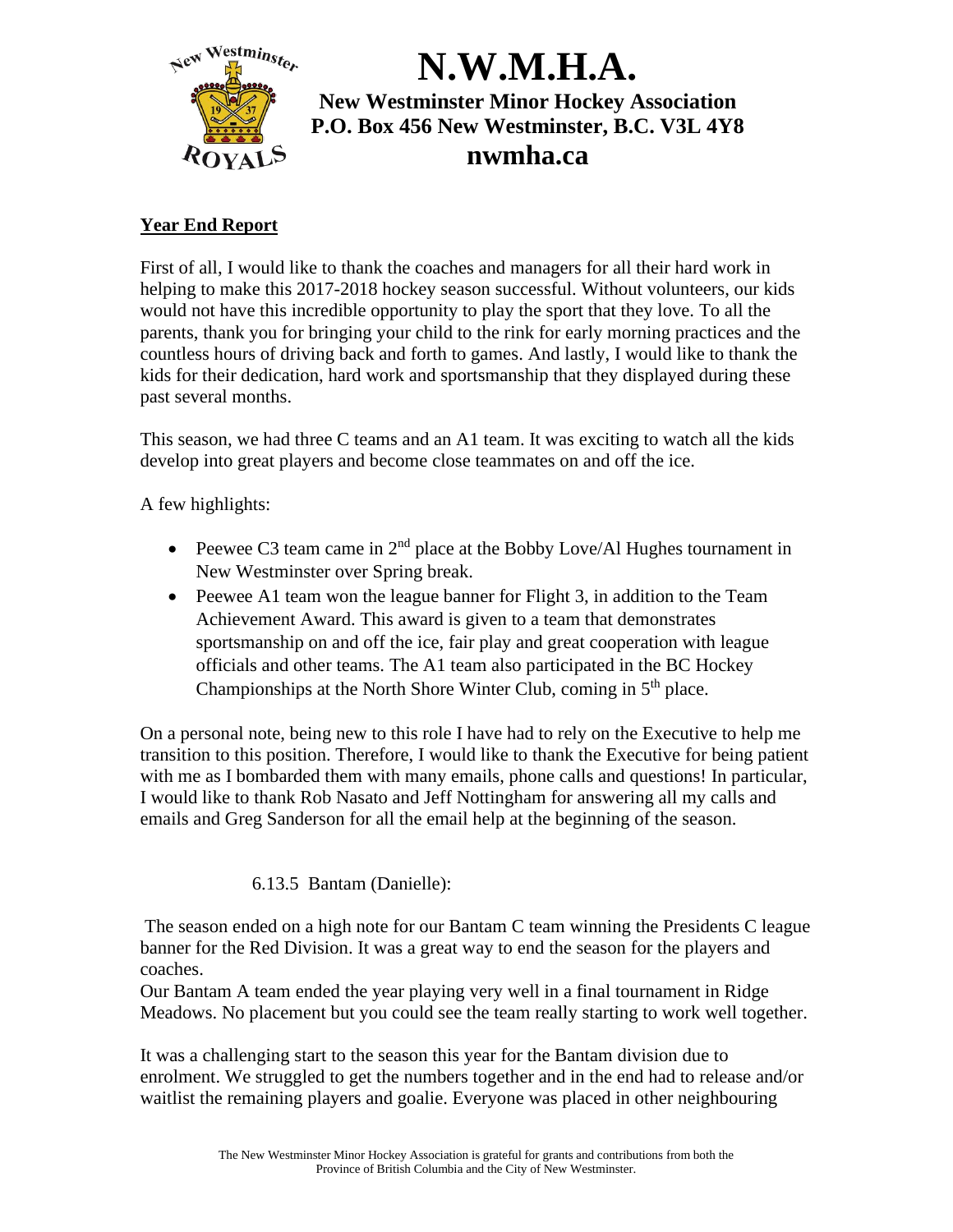

associations and one player came off the waitlist so thankfully everyone was able to play that wanted to.

Being new to the NWMHA executive I would like to thank everyone who helped make the start of the season run so smoothly. Everyone's patience and ability to help out made the leap in to this role that much easier. Thanks so much especially to Rob Nasato for being there to answer (so many) questions via text, email and phone and to always have your division managers' backs.

I would like to add a few items to the division manager's information package after a few lessons learned from this year.

6.13.6 Midget (Greg): Midget report 2017-18

From my perspective things went fairly well, including a banner win for C1! We had some discipline issues, but I'm told that's normal at Midget. I'm surprised at the level of conflict, even violence between our own NW teams at the C level.

Our midget tournament was a great success, excellent management and strong parent support. The results were good as well! A big thank you to Desiree for all her hard work.

Balancing is always an issue, and this year was no different. The one constant with balancing is that everyone has a different interpretation of balancing. The association view, and therefore the DM view is very different than the average parent in the stands. From an association perspective balancing does not mean equal or even, the teams aren't going to tie every game, there are going to be winners and losers, and in some cases teams will win every match up. We're looking for the teams to be as close as possible in our in house games as we move to the league balancing portion, and the movement deadline, before heading into the season. It is not an exact science, there are a number of variables out of our control. In particular goaltending, this has been an ongoing issue in the 2003 - 2002 - 2001 groups, and looks to continue to be an issue as we move forward. This isn't the only factor, there are many others, and they all play a role in the balancing of the teams.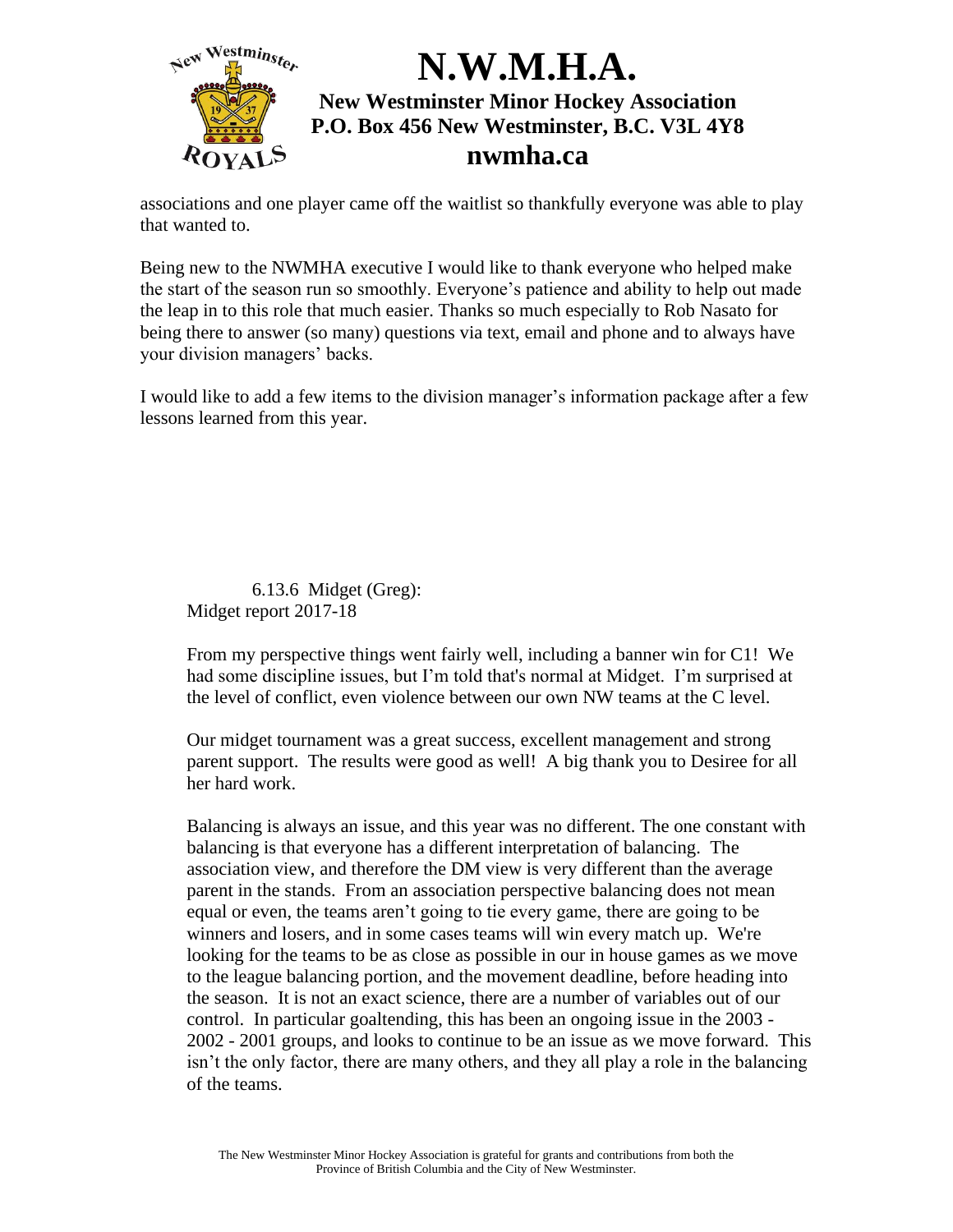

Officiating has been a point of concern for me. At the house level there are wild swings in the quality of the officials at the midget level. This lack of consistency makes it very difficult for coaches and players to know what is and what is not a penalty, especially as it relates to "puck battles". I believe this inconsistency plays a role in the number of misconducts and major penalties for both players and coaches. At this point, I'm not sure there is any recourse for this issue.

We ran an A2 team this year and I think it was a success. The decision to have an A2 team is never easy and needs to be taken one year at a time. This year the conditions were right, we had enough players trying out, and based on the opinion of our outside consultants, we had the talent and depth to support an A2 team. Much like balancing, the A2 team can be a point of concern for parents… Some parents are strong supporters of the A2 team and some are not. Everyone has their reasons, but the association makes the decision under the established polices, and the recommendation of the outside consultants. This year's team was competitive and had great coaching, I feel the boys learned a lot and many of them will be better prepared to move into A1 next season. Again, this year it worked, we will have to see what next year brings.

Our coaches and managers were once again excellent! I want to thank all of you for all your time, energy and effort. There is no hockey without you, and you all deserve the gratitude of the entire division.

As always a special thank you to our ice allocator Lynda Callard. Another amazing job, under very difficult conditions.

Team Reports:

Midget C1, Coach Brad Semkew

Season started off so so. However as we started to play in the regular season are game started to develop and the boys seemed to understand the system we were implementing. We were up and down throughout the regular season though however it was more to do with work ethic than anything. We thought the team finally bought in to what the coaches were preaching about work ethic at the start of the playoffs though. Our last two games of the season we seemed to be energized and also the first playoff game we came out flying and won the game too. The next 2 games were a different story though as we reverted back to our lazy play. We lost the third game 5-1 to Vancouver and we seemed lazy and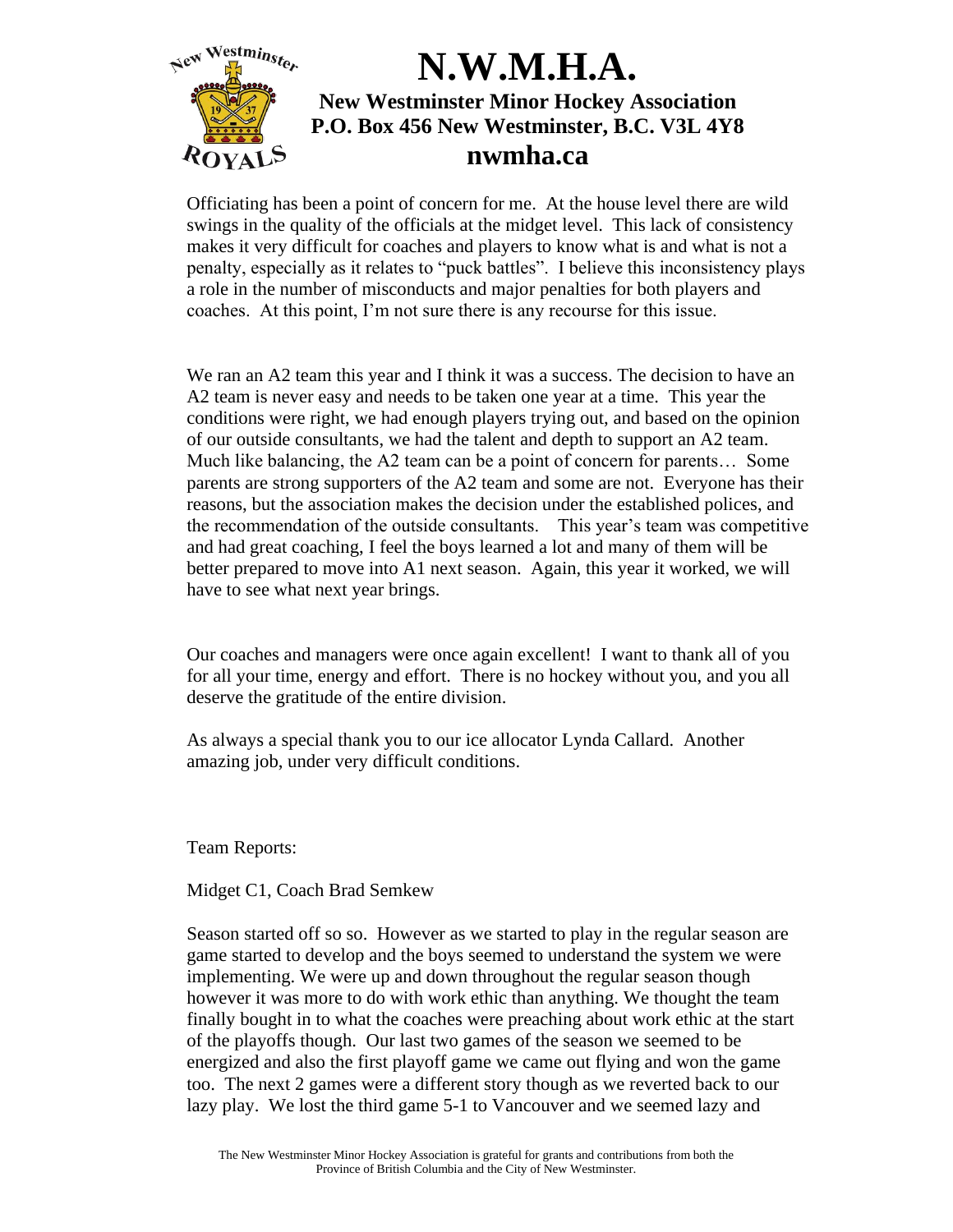

disinterested. At that point the coaches were so disappointed on how we could play so well in the previous games and so crappy in the next two. Once we got into the room after the 5-1 lose we sat the team down and chatted about our work ethic that we did not bring once again. Finally the boys bought in this time not sure why but they did. The next 5 games our team really picked up our work ethic and amazing we started to not only win but dominate games.

The championship game was awesome to watch as everything came together for us. Goaltending was superb. Forwards were on a mission and the D men also brought there A game as I say We ended up winning 4-0. However there was one down side to the game as late in the game one of our players was cross checked hard from behind into the goalpost and had to be taken to hospital. He ended up being ok thank goodness but the team was sad about our player so we never did get a chance to celebrate the great accomplishment we just did on the ice and over the season.

Overall the season I would say was a great success.

All our team seemed to get along and bond in the dressing room and on the ice as well which sure makes a big difference overall.

The one thing I really disliked was all the balancing games we had to play against NW teams though and then also had to play them in regular season and playoffs once again. In my opinion playing the same teams over and over creates extra unneeded tension between some players on the NW teams which ends up leading to extra activities on the ice. If the in-house balancing can be cut down more this could solve some issues.

Brad

Midget C2 Coach James Musgrave:

If you have any questions about the season, please do not hesitate to contact me.

• Overall, it was a tough season. We finished with a record of 6-29-4 in 39 games. • In league balancing, we finished last in our group with a record of 1-7-0 and tied for last overall out of 31 teams.

• We finished the league portion of the season in last place (of out 16 teams) in the bottom group with a record of 2-12-1. While we were 10th in scoring we were the only team to surrender more than 100 goals against. The PCAHA's decision to have only two league groups was very detrimental to us as it placed us in a group with many teams who were considerably better than us.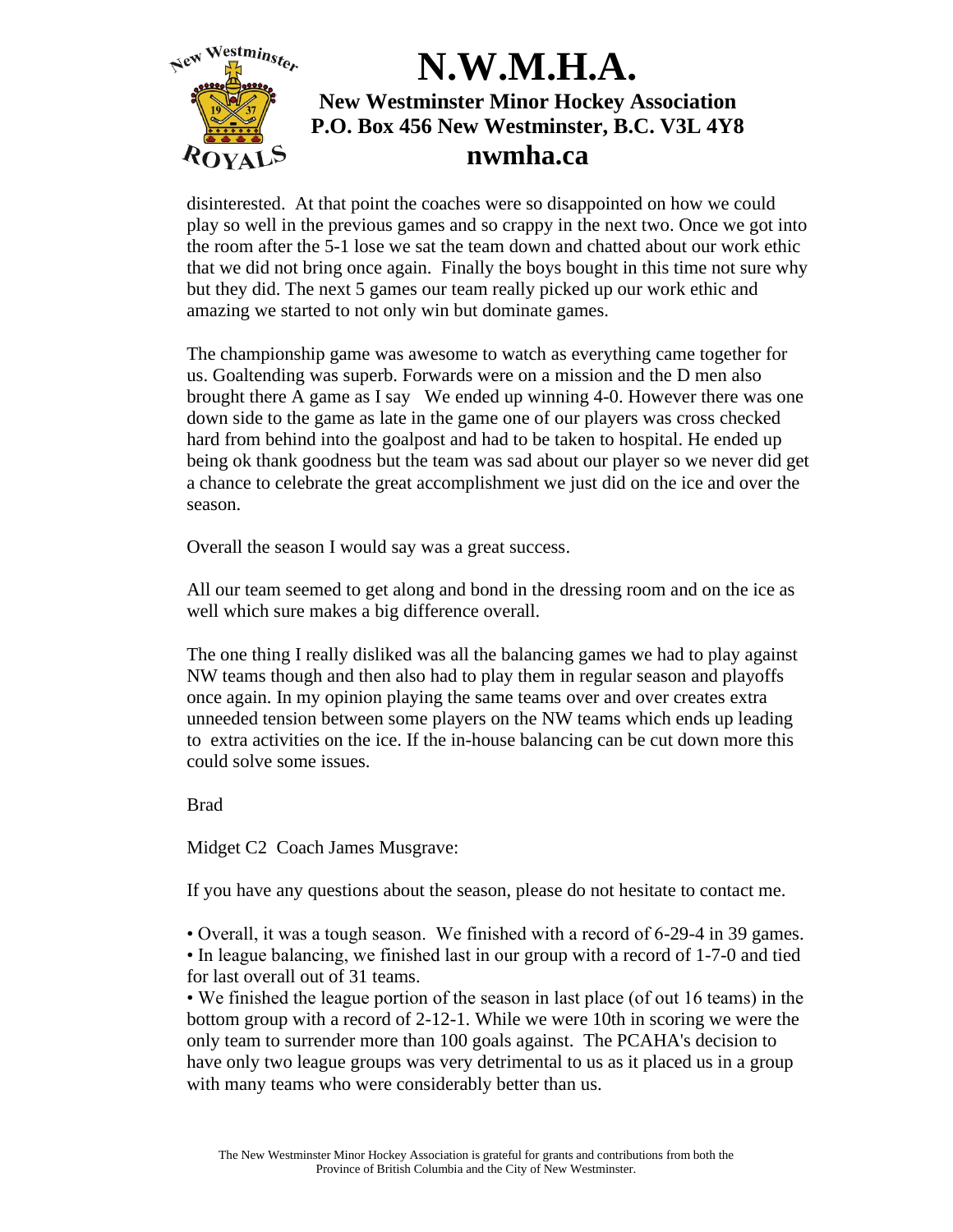

• We ended up in the bottom playoff White Group where we tied for last place with a record of 3-4-1.

• While we struggled at the beginning of the season on offence, we benefitted significantly from the addition of Sotaro Tamura halfway into the season as he provided a much needed boost.

• We did have inconsistent goaltending this season. It wasn't clear that our goalie was attending the NW goalie clinics, which would have helped him, and we did specifically address that with him and his parents early in the season.

• We were the 4th most penalized team in the league (all three NW teams were in the bottom five).

• Most of our penalties were minor penalties, however. We only had seven serious penalties all season: one minor CFB, two game misconducts (coach) and four unsportsmanlike misconducts.

• A mixed blessing for us was the short stay on the team of one player who was expected to carry some of the offensive load for us but who quit on the team 10 games into the season. While we lost a skilled player, he was a distraction during games, taking a high number of penalties, many retaliatory.

• Overall, despite the team's record, the camaraderie was very good, with a good leadership group (Ikjot Mander (C), Ryan Rizzo (A), Carter Lewis (A) and Axel Sanderson (A)).

• Attendance by our players was mixed but generally ok for midget house hockey. Only three players attended fewer than 30 games.

• We did not call up any players from bantam.

• I understand that both Ryan Rizzo and Ikjot Mander were called up to play some A2 games.

• We had no serious injuries occur in our games.

• We found the refereeing to be very inconsistent this year, both at home and on the road. The refereeing at TBirds games was spotty in particular (and often suffered from only having two officials on the ice).

Cheers,

Mark

Midget C3 Coach Kurtis Lyons:

No report

Midget A1 Coach Sean Hagen:

No report

Midget A2 Coach Larry Ling: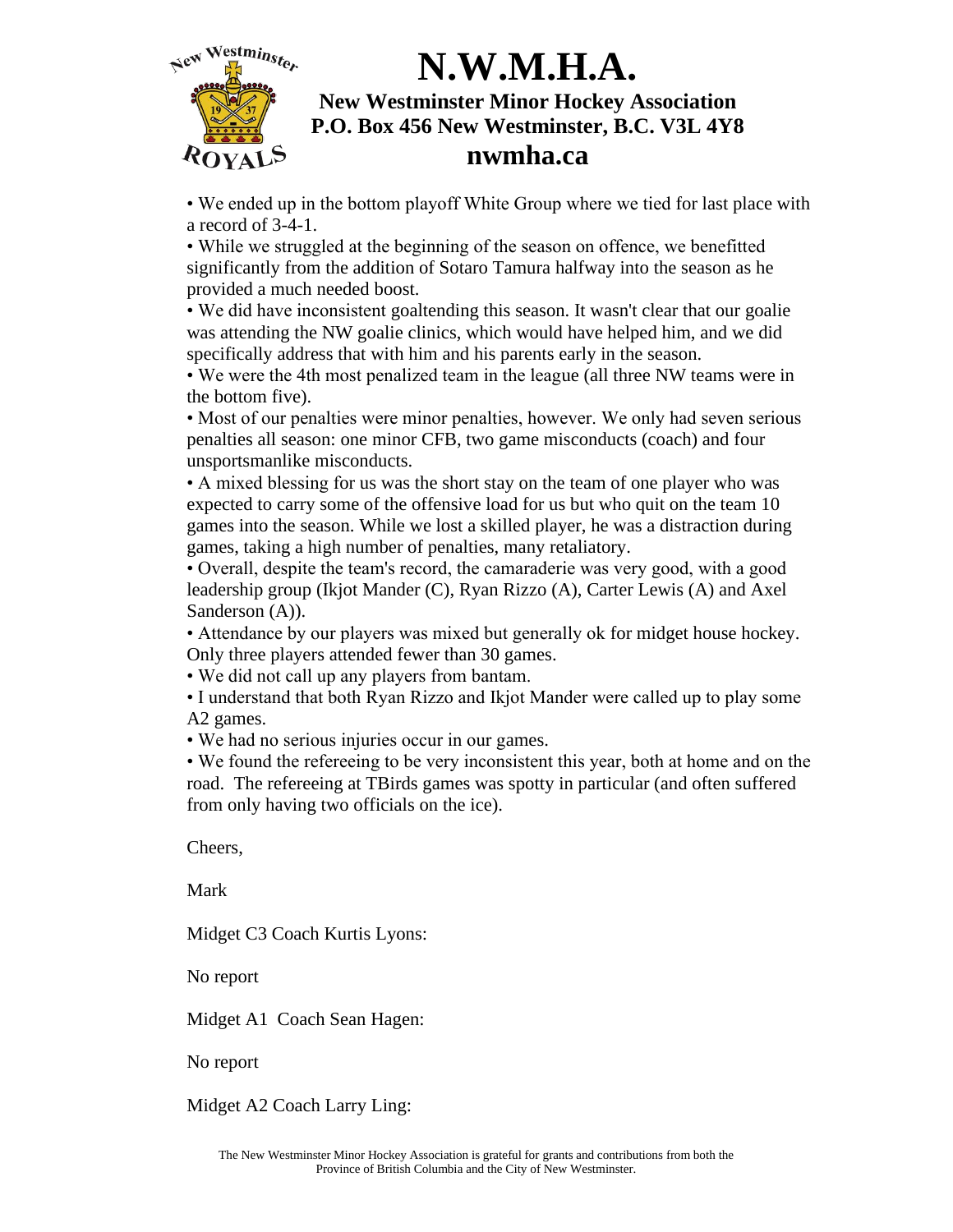

My summary of the Midget A2 Team this season is as follows:

My goals for this team from the start of the season was to evaluate the players skill level, strengths, weaknesses, finding line combinations and defensive pairings knowing that 12 of the players selected for this team would make up the bulk of the Midget A1 Team next season. In the evaluation process determining skill levels, pushing their boundaries in how they see and think the game in practice, game situations and execution led me to determine that I had to curtail teaching complex formation systems and concentrate on the basics of the game. Skating, (foot speed) heads up play (with or without the puck), passing, positional play, breakout, puck movement, basic penalty killing formation and learning a simple offensive system to play, cycle/possess the puck in the offensive zone. This proved to be difficult at first and the team struggled at times but with sticking to the program slowly started making gains and confidence.

It was also good to have Rory McDade to work with on occasion and we saw the same issues with the players and team as a whole.

A total team commitment to working hard especially at practices plagued the team throughout the season and injuries, practice attendance also played a large role in hindering our progress as a team to role 3 productive lines game in and out with only 3 regular season games being played with our full roster without affiliates.

Even though we struggled through the season to find our team game consistency our progress started to come together at The Herb House Tournament, especially against two Tier 2 Teams which showed that we could play against the tougher opponents for at least 2 periods of a game. When the season resumed in 2018 our play was much more consistent and the players were used to playing our simple yet effective way and were gaining confidence game in and out. We entered the playoffs only to lose in overtime with only seconds left while dominating the game outshooting our opponents 46-18. Entering our round robin Presidents Cup division we went 6 wins, 2 losses to finish second and being the only team to beat the eventual winners from West Vancouver in which by far was our best game of the year winning 7-4.

To end the season I feel the twelve players going forward (if they all play again) have built a good foundation of basic skills and knowledge to progress forward to playing at a higher level next season. While nothing is a guarantee in making next years A1 Team they are all ready for that next challenge and I believe much more confident in their skill and ability to take that step. I am proud of them all including our graduating team members, affiliate players and it was my honour and pleasure to coach them, their spirit as a team through good and bad times never waivered.